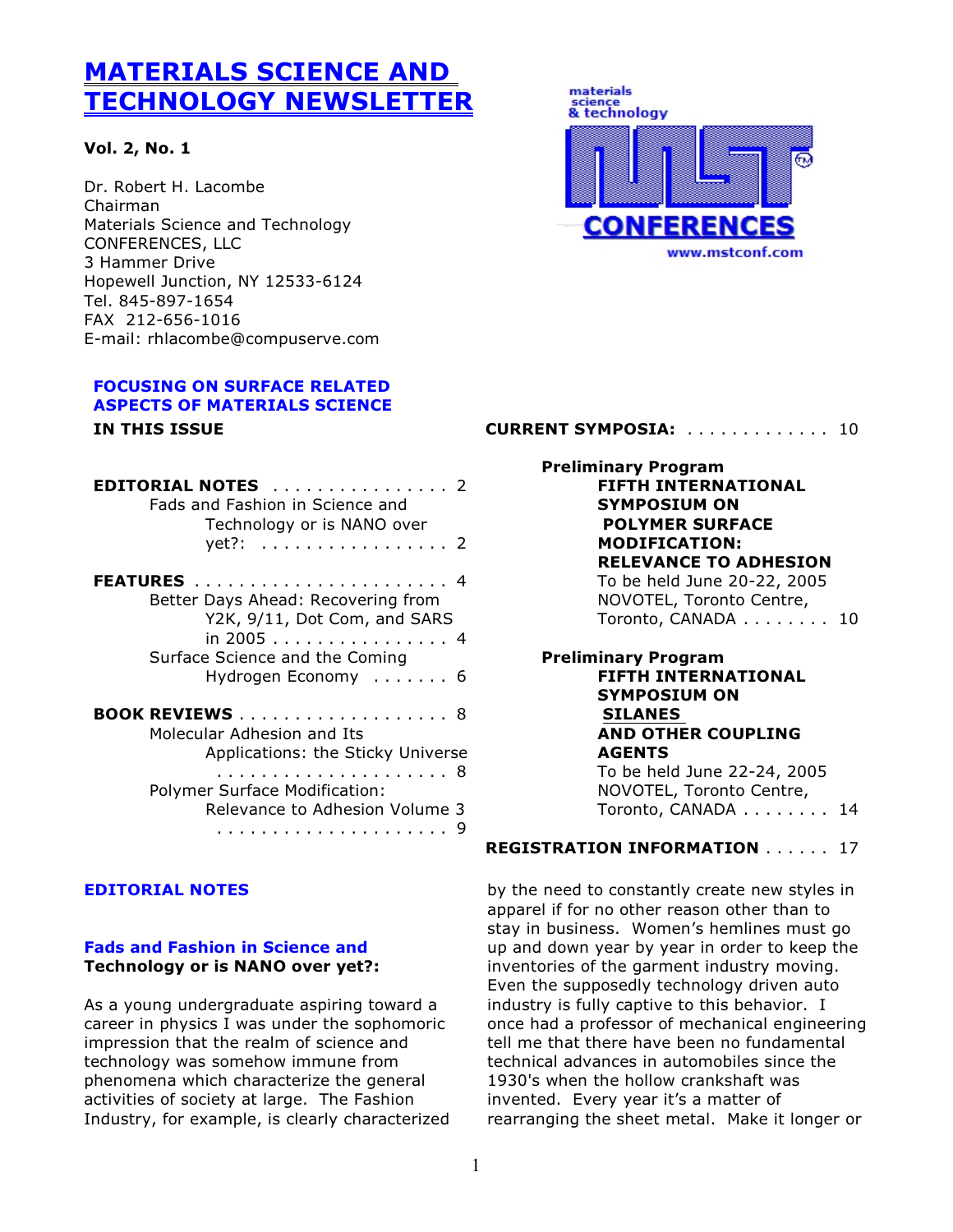lower. Change the colors or redesign the interior. In the end it's still 4 round wheels mounted to a frame and powered by an internal combustion engine. The main focus remains to create the image of something new that everyone has to have in order to keep the inventories of the auto industry moving.

Ah, but within the realm of science things are different. Here it is the never ending struggle to unlock the secrets of nature that provide the focus of all effort. The natural world has no need for fad or fashion. It operates under the direction of immutable laws which dictate all natural behavior from the motion of the planets down to peregrinations of atomic and subatomic particles. The scientist is not at liberty to state that this year all matter follows Newtonian mechanics and next year quantum mechanics takes over simply to supply the technical journals with new material. Furthermore, having established quantum mechanics as the correct theory of atomic matter there is no going back to Newtonian mechanics simply to invoke a new fashion. The next move will be dictated by nature and, since nature does not give press conferences, this can only be determined by diligent ongoing research and experimentation.

It all seems so logical and self evident that one scarcely spends much time thinking of it especially when laboring mightily with more weighty matters such as completing a thesis so that one can graduate and go on ever more interesting projects. Alas the time eventually comes when having graduated the prospect of finding employment in the outside world looms heavily on the horizon. It is at this time that the gods of fad and fashion re-insinuate themselves, for it turns out that fad and fashion are among the fundamental driving forces which shape human economic and social behavior. As a student one typically is not weighed down with social and economic responsibilities such as supporting a family or looking after aging parents. All of this, however, bears down very rapidly once faced with leaving academia for the real world. Further, it does not matter whether one contemplates going on to academia as a professor or to industry as an engineer. The professor, though under looser constraints, must nevertheless teach relevant material to his/her students and obtain support either from industry or government for ongoing research.

The engineer must rapidly assimilate to the cultural environment of the company. Within the realm of Physics , for instance, the decades of the 1950's-60's were dominated by solid state physics (to support the burgeoning electronics industry) and nuclear physics (to support the military and the power industry). These fields have waned recently in favor of more fashionable fields such as biotechnology, not because all relevant problems were solved, but because the needs and desires of society at large changed.

This now brings us to the prime topic of this piece which is the current excitement over so called nano-technology. In the beginning there was MICRO. I remember working in the microelectronics industry in the mid 1970's when one micron technology was at the leading edge of what could be done with integrated circuits. Just imagine the wonderful devices that could be fabricated if you could control your line widths to one micron wide? That is all history now. Right now one micron lines look the same way wiring with 1 millimeter wires did then. The logical progression seems inescapable. If one micron technology could bring about all the microelectronic wonders we saw during the decade of the 1980's just think what going to one nanometer could do? Again the social and economic needs of society at large bring fad and fashion to the fore. It was not as though scientists had not been working at the nano-scale before. Witness the 18<sup>th</sup> century work of the eminent Benjamin Franklin and his assistant Ms. Poccles on 1 nanometer monolayers. Monolayer work has been ongoing ever since and can truly be considered the first nano-technology. But who in those days really cared? My colleague Dr. Ben Kellner and I published on measuring the mechanical properties of monolayers in 1981. ( "Detection of the Thermal-Mechanical Properties of a Monomolecular Film by Means of a Vibrating Reed", R. H. Lacombe and B. M. J. Kellner, **Nature**, 289, 661 (1981)) However, the gods of fad and fashion were not with us in those days so the work has gone largely unnoticed.

These days, however, so called nanotechnology has come to the fore as "the next big thing", which brings up the question as to just what is nano-technology? It seems the question has two answers depending on your point of view. To the venture capitalist nanotechnology is the next scientific wonder to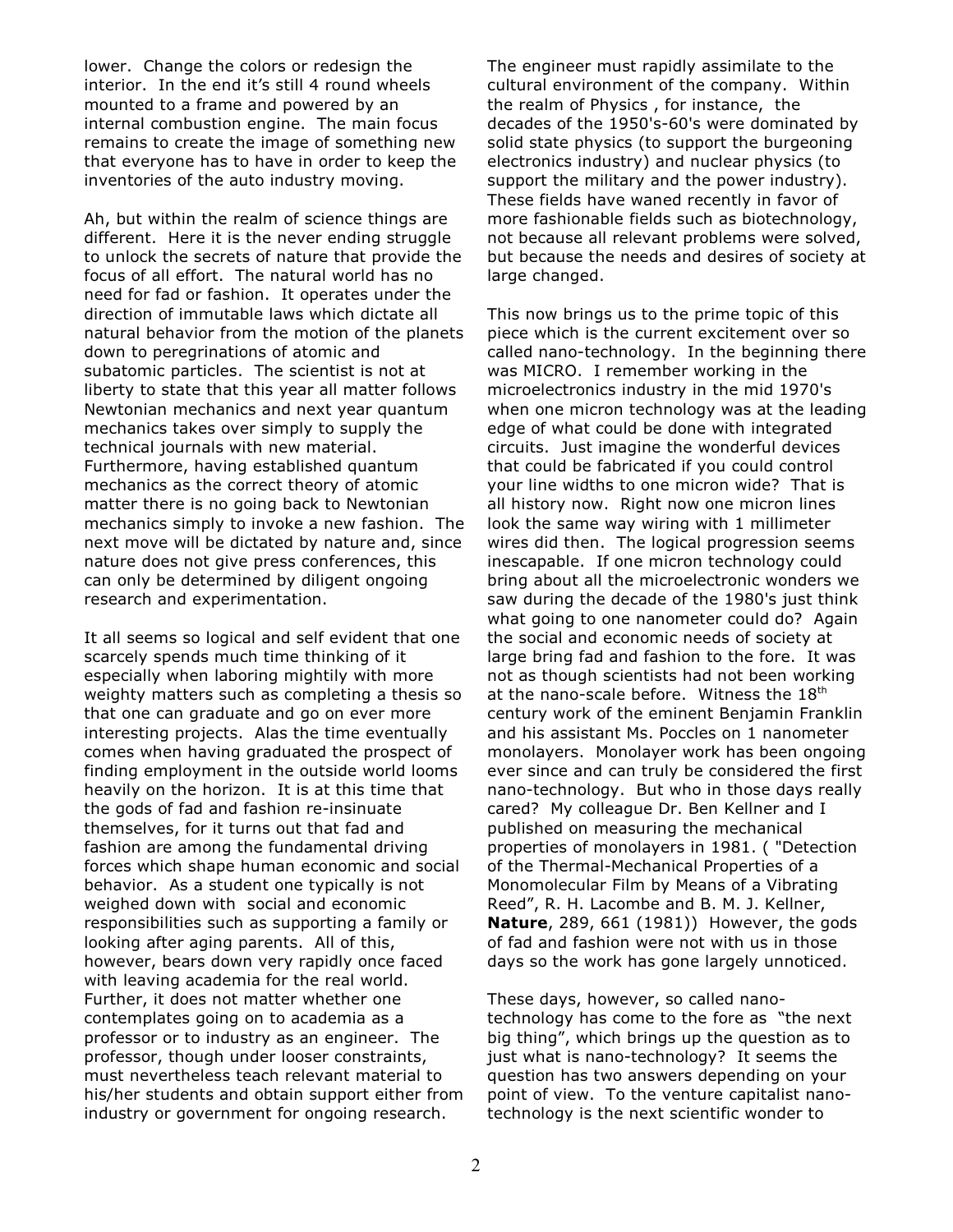invest in to make huge profits as one did with microprocessors or internet companies back in the 1980's and early 1990's. From the point of view of the scientist, however, nano-technology implies understanding the atomic and molecular organization of matter on the scale of 1 to 100 nanometers (10<sup>-9</sup> to 10<sup>-7</sup> meters). The bulk properties of just about every solid depends critically on how the constituent atoms or molecules are arranged at the nano-scale. Take a block of solid carbon for example. Arrange it in large single crystals with  $sp<sup>3</sup>$ tetrahedral bonding and you get diamond. On the other hand, if the bonding at the nanoscale is  $sp^2$  then you wind up with graphite. One can take this a step further and make coatings with a mixture of both  $sp^2$  and  $sp^3$ bonding and create what is called diamond like carbon (DLC) a hard and very smooth material which can be used to coat plastic lenses to make them scratch resistant.

So there you have it. Taking a simple lump of carbon one can wind up with anything from a gemstone to a bag of soot depending on how things are arranged at the nano-scale.

Carbon may be a rather dramatic example of the consequences of atomic and molecular organization at the nano-scale but it is by no means an isolated case. Essentially all solid materials show a dramatic dependence on their nano-scale morphology. As another example let's look at silica glass SiO<sub>2</sub>. In its fully crystalline form one has quartz which is a piezoelectric crystal commonly used in digital watches or in thin film thickness monitors. Melt the crystal and rapidly cool it you get the amorphous morphology which is basically common glass as found in windows or table ware depending on the impurities that are added. However, one can also form 3 to 4 nanometer spheres from silica which when appropriately fused together can form what is known as an aerogel, a fascinating very low density material that being mostly air insulates better than mineral wool and has a higher heat resistance than aluminum.<sup>1</sup>

Again we see that molecular organization at the nano-scale brings about literal miracles in

terms of ultimate bulk properties. Thus, whereas the venture capitalist is looking to make a quick profit in nano-technology, it is the scientist and engineer that will make it happen through research and experimentation which lead to a deeper understanding of the subtle link between nano-scale morphology and the ultimate bulk properties of materials. The one is chasing the current fashion the other simply continuing work that has been going on for at least a century. However, the two need each other. The work of the scientist has to be relevant to the current needs and desires of the society that supports him and the capitalist must rely on the scientist to develop the required knowledge and understanding which is vital to making it all work.

So is NANO over yet? Hardly. Rather it has been going on for quite some time and has just recently been rediscovered. The capitalists are now discovering that turning a quick shilling in the nano-field is not so easy since much fundamental understanding is still lacking. Theregore, the fad and the fashion may eventually fade. However, for the scientist the fun has just begun.

## **FEATURES**

#### **Better Days Ahead: Recovering from Y2K, 9/11, Dot Com, and SARS in 2005**

The early years of the  $21<sup>st</sup>$  century have certainly left much to be desired for those who try to organize international symposia. The year 2000 wasn't that bad. Despite all the anticipation of a global meltdown of computer systems due to the infamous Y2K bug nothing really happened. The year 2001 was another matter. The horrendous terrorist attack on the World Trade Center hit hard. MST had 4 meetings planned at a hotel in Newark New Jersey. Two in the month of October and two in November. After the attack both October symposia had to be canceled due to an avalanche of cancellations. By rights the November symposia should have been canceled also but the ever popular symposium on Polyimides and High Temperature Polymers was held anyway since a fair number or participants from Europe planned to come despite the near panic atmosphere prevailing at that time. Many of these people are our friends and colleagues and if they were willing

 $1$  For more details on this fascianting material see the article "Less is More with Aerogels", Eric Lerner (The Industrial Physicist, October-November 2004) p. 26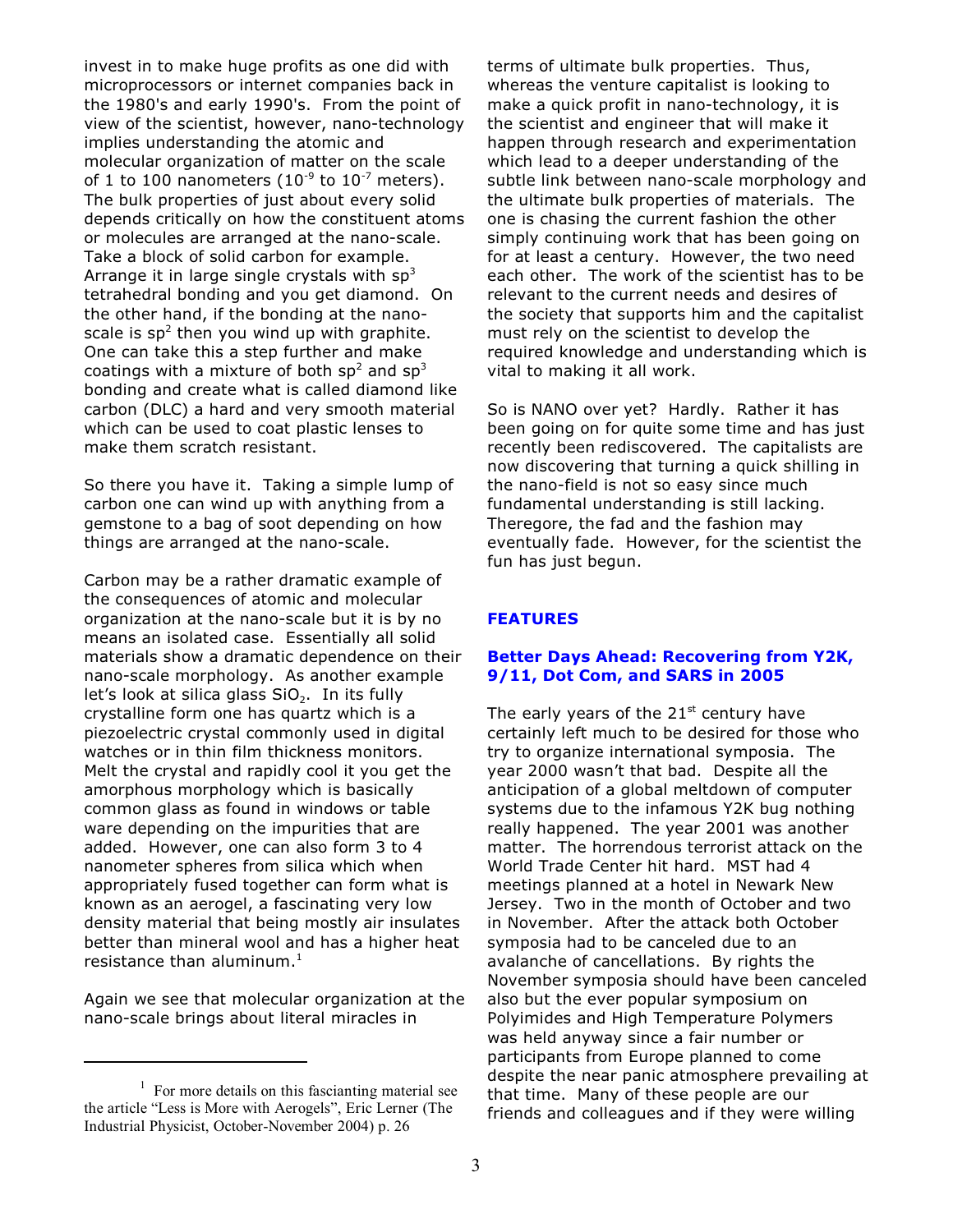to come from Europe we should at least come from New York. However, a meeting that had nearly 60 papers scheduled was reduced to 20. The meeting was a success despite the drop off in participation but there was an eerie air about it. The hotel where the meeting was held was located so that one could clearly see the World Trade Towers across the Hudson River from the lobby. An air of disbelief hung over one while checking in and, while looking over the river, finding that the twin towers were no longer there.

The year 2002 turned out to be little better than 2001 due to the so called dot com bust which precipitated a disastrous drop in the stock market. International travel nearly dried up as companies everywhere tried to save money by restricting nonessential expenses such as attending technical symposia. The negative effect on conferences was immediately apparent and a few of the larger conferences folded. MST survived essentially because it is small and highly flexible. We planned to make a comeback in 2003.

Did you ever hear the old saying that trouble never comes as isolated events but in bundles. The year 2003 proved that rule for MST since we had two very successful symposia scheduled to be held in June in Toronto Canada. This time the disaster was not the collapse of the World Trade Center but the announcement by the World Health Organization that Toronto was somehow at the epicenter of the global SARS epidemic!

Now it turns out that in 2003 far more people died of auto accidents in Toronto than from the SARS virus but that did not prevent the city from being globally blacklisted as a destination to be avoided except for the most critical business needs. Many companies had blanket travel bans on going to Toronto except for absolutely essential business purposes and many universities followed suit. The net result was another avalanche of cancellations which effectively forced us to cancel the June meetings.

There was also another aspect to the SARS disaster that was more curious than sinister. In the early months of 2003 it was hardly noticed. I happened to follow the progress of the epidemic in the pages of NEWSWEEK magazine. In week one the story broke as a

two paragraph note in the Science section noting that there were concerns over a possible virus epidemic emanating from South East Asia. Hardly much to be concerned over. In week two, however, SARS took over the entire Science section and the city of Toronto was mentioned as a possible hot spot. SARS had now started to take on all the aspects of a wild fire which starts off as an insignificant flicker and rapidly turns into and immense conflagration. This was quickly proved to be the case as in week three the SARS epidemic moved from the Science section to the front page of NEWSWEEK! And what a conflagration it was. The lead article was devoted entirely to the SARS problem with multiple photographs showing doctors and panicked individuals running hither and thither all wearing surgical masks for protection. The city of Toronto was now identified as one of the major focal points of the crisis. Going by the lurid photographs and alarming prose one would have to wonder whether anyone in the city would be left alive.

Of course the situation on the ground in Toronto was nothing like the media hype. In terms of everyday life nothing had changed. The only real problem was the downturn in tourism precipitated by the bad publicity.

One final interesting aspect of the SARS fiasco is that it illustrates a curious feature of the cooperative collective behavior of interacting systems. I have a special interest in this type of problem since I wrote my doctoral thesis on the cooperative collective behavior of polymer chains. One of the distinct signatures of this type of phenomenon is that, under the correct conditions, strictly local interactions can give rise to dramatic global behavior such as phase transitions whereby the system radically changes from one form to another. The schooling behavior of fish is a clear example of this type of behavior in animal populations. The fish in a school are so closely packed that each one determines it course by watching what its immediate neighbors are doing. The net result is that the motion of the entire school is controlled by the motion of a small number of fish at the leading edge. Similar behavior arises in human populations since people are sensitive to what their neighbors are doing and tend to follow suit. The behavior of densely packed crowds is a clear example of this as evidenced by the riots that break out from time to time at large sporting events and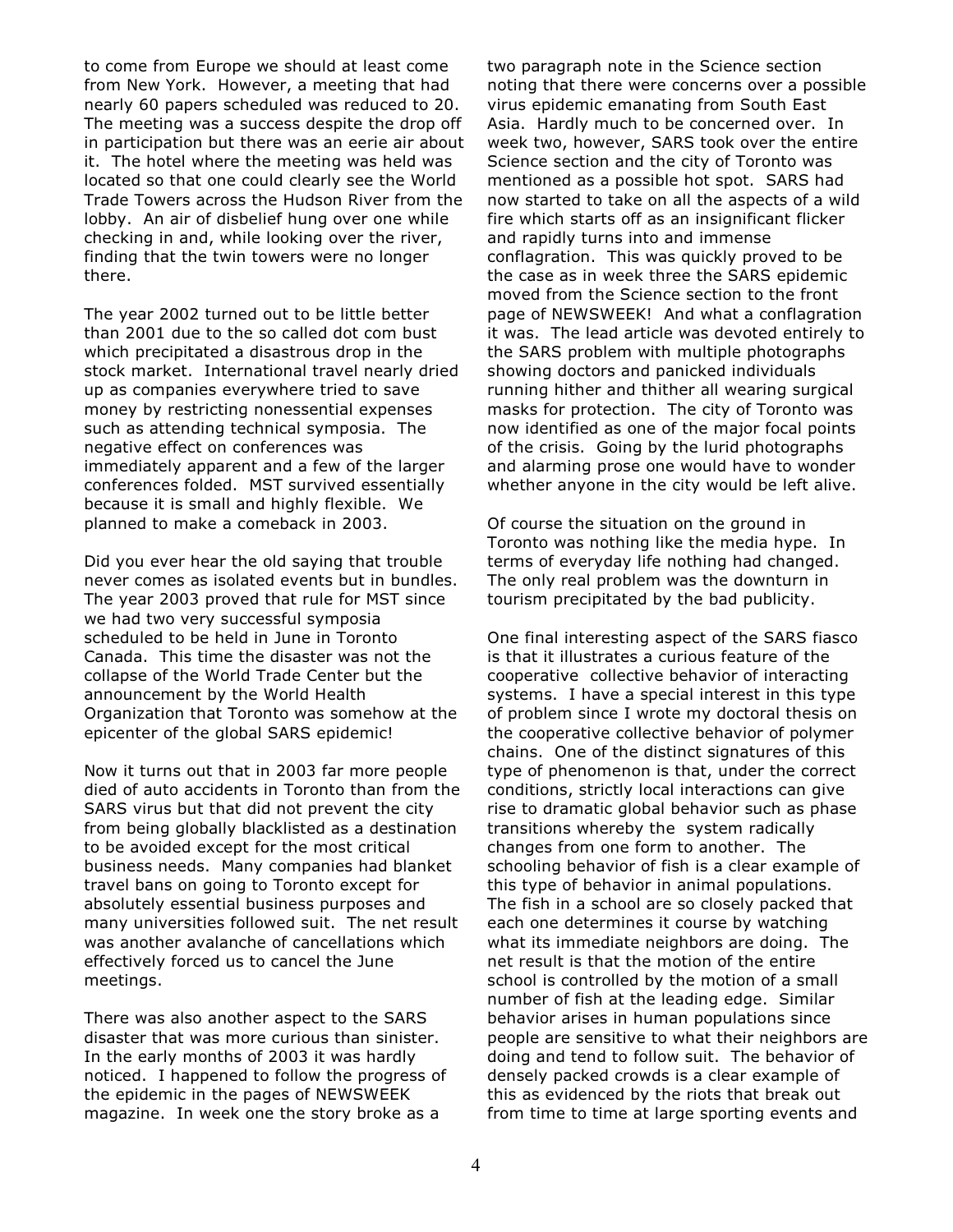rock concerts. I maintain that the SARS epidemic in Toronto followed the same pattern. People interact indirectly with each other through the global news media. The interaction may be indirect but it is still there and under the right circumstances cooperative collective behavior can ensue as illustrated by the SARS phenomenon.

#### **Surface Science and the Coming Hydrogen Economy**

Since the editorial article of this issue deals with the current interest in nano-technology it is relevant to discuss further the connections between surface science, nano-technology and the major problem of the world's energy resources. As is well known, all of the advanced societies on the planet have an inordinate dependence on fossil fuels to supply the energy required both to keep the lights on and to simply move about. The need for abundant and cheap energy resources can hardly be overstated in terms of maintaining the standard of living of any society. I once read an article that described energy as a sort of natural currency in the sense that nothing can happen without it. One can easily argue that every major advance in human society has been associated with mankind's ability to more effectively and efficiently harness the planet's energy resources. The implementation of electrical power toward the end of the 19<sup>th</sup> century, for example, enable the development the large urban centers which we now take for granted. Cut off the electricity and all of the major cities of the world will shut down in short order.

Now the problem we face going forward into the future is not that there is insufficient energy on the planet. No, there is plenty of energy in the environment. The problem is that we are not clever enough to effectively and efficiently get at it due to our lack of fundamental understanding of the nature of matter and energy at the atomic and molecular level. When the ancient Egyptians were erecting the pyramids some three millennia ago there was the same amount of energy in the environment at that time as there is now. However, since the Egyptians knowledge of materials and the basic forces of nature was so primitive, they had to make due with the only form of energy they knew which was animal and human muscle power. Even though we

have a much better grasp of these matters, today we still find ourselves in a situation analogous to that of the ancients. Despite our limited use of nuclear and solar power, we are overwhelmingly dependent on fossil fuels as our main energy source. Furthermore, the massive use of fossil fuels has become the source of major environmental problems which degrade the standard of living for nearly everyone.

However, as stated above, there is abundant energy available if we are only clever enough to know how to tap it. One source is the large supply of hydrogen available on the planet which can be effectively burned in fuel cells. The nice feature of burning hydrogen is that it combines directly with oxygen to give off some energy plus water as a waste product. Thus you have what is essentially a totally non polluting energy source. Fuel cells can be used to burn many other potential fuels such as methane or ethanol but then one of the waste products is carbon dioxide which is a source of environmental problems.

So why, you might ask, are we not already burning hydrogen in fuel cells? The major reasons are at least twofold, one being the social-political aspect of the problem which we don't want to get into here. The other issues are the technical aspects of storing, distributing and burning hydrogen in an efficient and economical manner. We will now focus on these problems since they are closely involved with matters of surface science and nanotechnology.

Hydrogen gas is pretty ephemeral stuff and to store it at sufficiently high densities so as to be economical and effective requires enormous pressures and concomitantly heavy duty containers. If you want to use hydrogen to power your car, storing enough to be useful but not unduly increasing the weight of the vehicle, becomes a major problem. One possible solution is the use of metal hydride materials which can capture large amounts of hydrogen on their surface and thus allow for high density storage at much lower pressure than would otherwise be the case. So right away surface science comes to the fore. Find the right material which will loosely trap hydrogen on its surface so that it can be stored at high density and low pressure. One idea that comes to mind is a cleverly designed polymer with just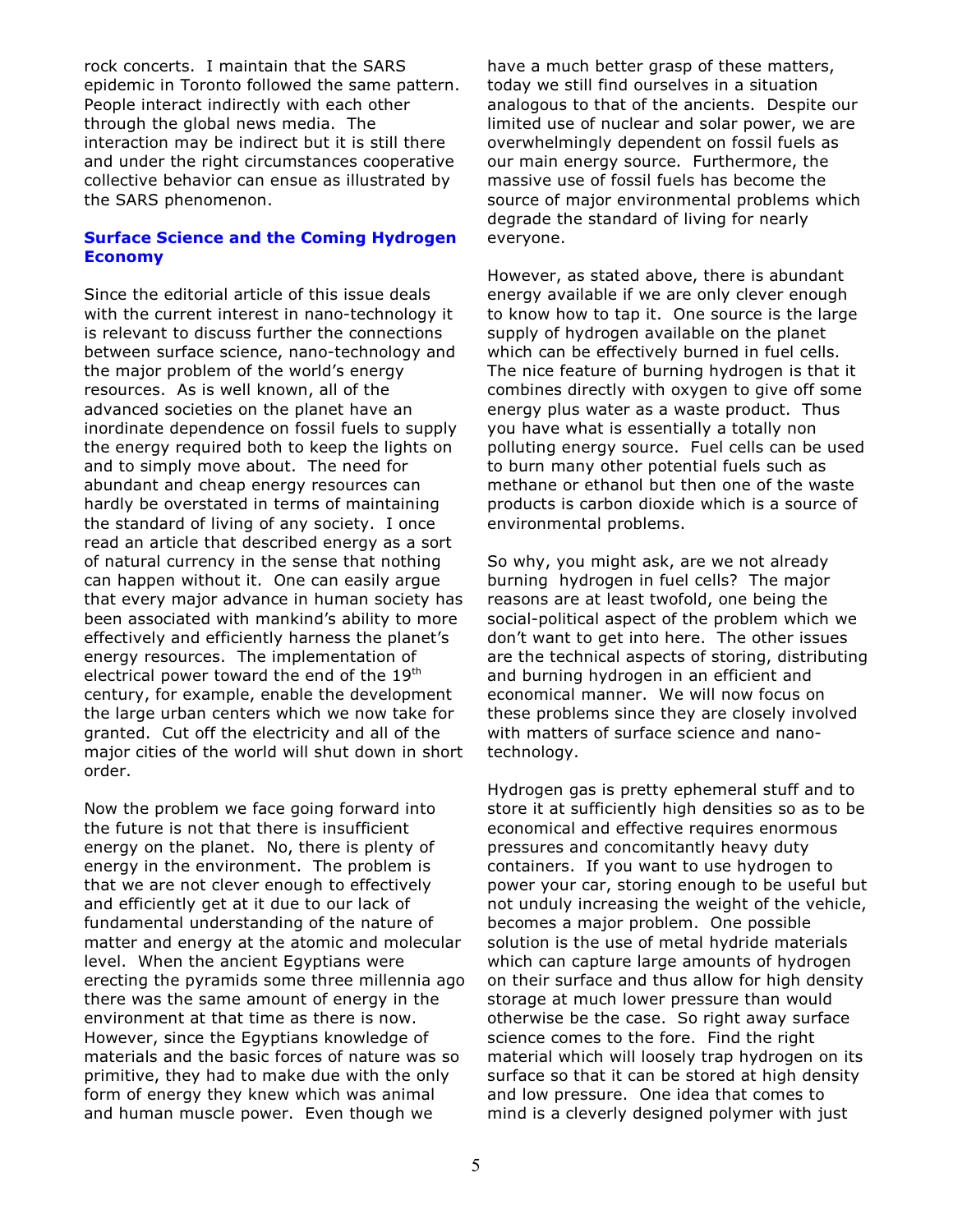the right functional groups needed to trap the hydrogen and an appropriate backbone structure to allow the formation of a suitable nano-scale morphology which would allow for the free transmission of hydrogen gas.

An even more subtle surface related problem concerns the efficient burning of the hydrogen within the fuel cell itself. From a global point of view this simply amounts to reacting two hydrogen molecules with one oxygen molecule to produce two water molecules plus the release of 118 kcal/mole of energy according to the following elementary reaction:

 $2H_2 + O_2 \rightarrow 2H_2O$  (118 kcal/mole release)

The chemistry and physics of how this reaction proceeds within a fuel cell is a good deal more intricate that the above simple reaction would suggest. Since the main purpose of the fuel cell is to carry out this reaction in order to capture the 118 kcal/mole as electrical energy the cell is fabricated in the form of a sandwich structure. Hydrogen gas is feed in on what is called the anode side of the sandwich where it interacts with a very thin layer of catalyst material, typically platinum metal, which breaks the hydrogen molecule down into its constituent parts, i.e. two protons and two electons. The details of how this occurs is a fascinating and involved problem in surface chemistry and surface physics. Thus surface science enters the process right from the beginning. Now, having created two protons and two electrons is just the start of the operation. Unless something else happens very quickly these constituents will rapidly recombine to form a hydrogen molecule again which is the more stable thermodynamic state. This does not happen in the fuel cell, however, since very close by on the opposite side of the sandwich, called the cathode side, much the same type of event is occurring to an oxygen molecule which has been injected there in the same manner as the hydrogen is fed to the anode.

Now the basic trick is this. Having decomposed the hydrogen molecule into two protons and two electrons, these components have to be rapidly separated before they can recombine. Within the fuel cell this is accomplished by two separate pathways. The catalyst material on the anode and cathode sides of the cell are

electrically connected through an external circuit. This might be an electric motor or a light bulb or other device. This serves the function of what is called the external load. While on the anode side the hydrogen molecule is being made to give up two electrons to the conductive catalyst, on the cathode side the oxygen molecule is split into two atoms each of which grabs two free electrons from the catalyst. Since the catalyst layers on each side are electrically connected through the load, the grabbing of the electrons by the oxygen atom creates an electric field in the catalyst which is nearly instantaneously (i.e. at close to the speed of light) transmitted to the anode side of the cell where it attracts away the two electrons that were created by splitting the hydrogen.

Having thus swept away the two electrons we are now left with the two protons which you can be sure are not going to idly stand by. This calls into action the center of the fuel cell sandwich which is a semipermeable membrane which separates the anode and cathode sides of the cell and further acts as a conduction path for protons only. The membrane is another of the small miracles of surface science and technology which make the fuel cell a reality. It has to properly support the catalyst, provide an insulating barrier to electron conduction while simultaneously allowing for proton transport via a rapid diffusion process. Our protons now try to catch up with the electrons they lost by diffusing through the membrane barrier to the cathode side. Upon reaching the cathode they find their wandering electrons attached to a highly activated oxygen atom to which they immediately react with to produce a stable water molecule thus completing the reaction.

Finally, what happened to the 118 kcal/mole of energy released in the overall reaction? This in effect got carried away with the electrons which dissipated it in the external load either driving a motor or lighting a light or whatever. Strictly speaking though, we should say that this energy went into the electromagnetic field that was created by the electron/proton charge separation. The electromagnetic field drives a current of electrons through the external device which is what eventually absorbs all of the energy released by the chemical reaction.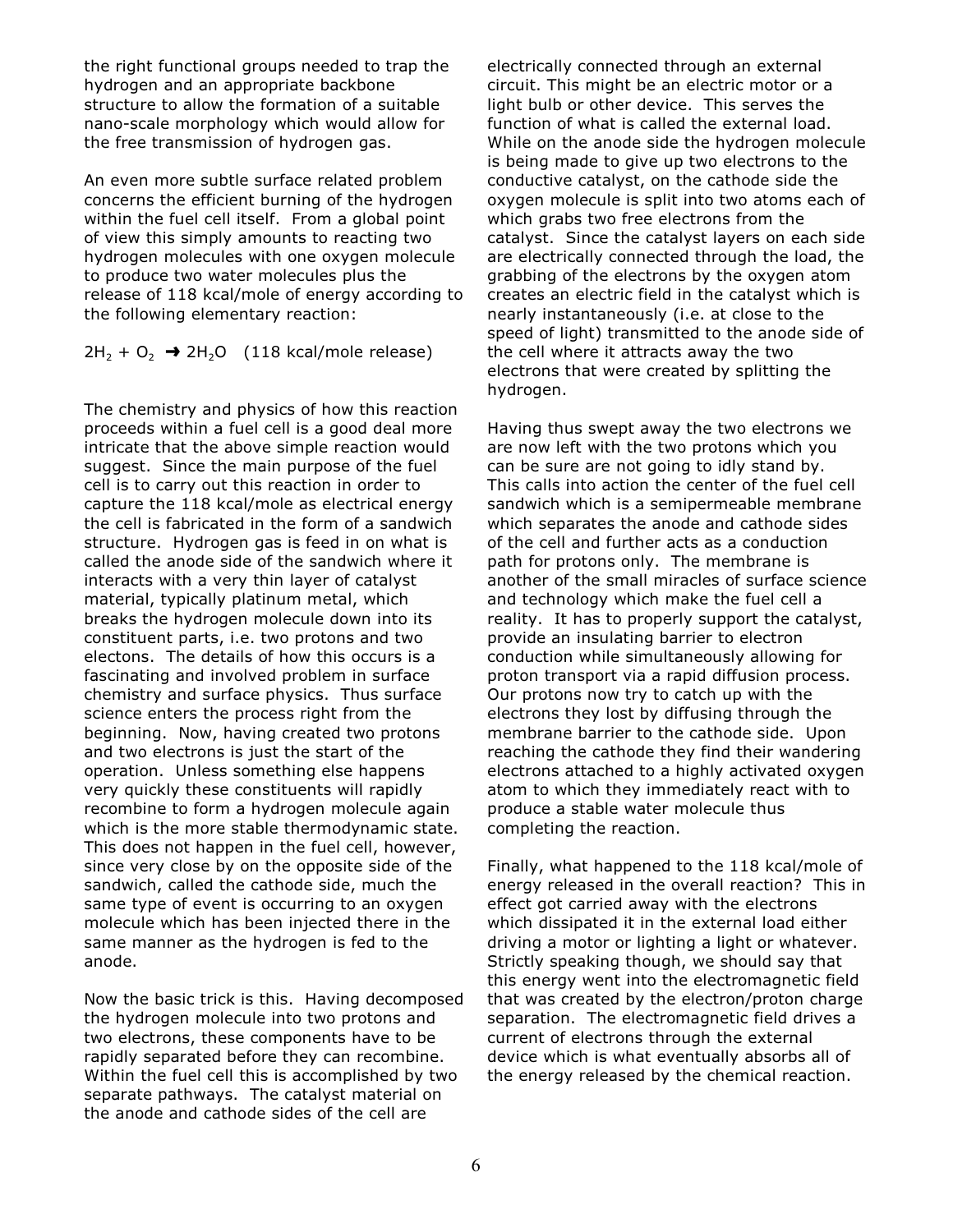The main point to be gathered from the above discussion is that the heart of fuel cell technology involves some rather delicate and sophisticated surface science both for the storage and the burning of the hydrogen gas. If we are only clever enough to figure it out we should be able to perfect this process and move beyond the current fossil fuel economy to an energy rich and pollution free hydrogen economy of the future. If all goes well our grand children and great grand children will look on us as we now look upon the ancient Egyptians.

#### **BOOK REVIEWS**

**Molecular Adhesion and Its Applications: the Sticky Universe**, Kevin Kendall, (Kluwer Academic/Plenum Publishers, New York, 2001)

Professor Kendall provides us with a most informative and delightful introduction to the phenomenon of adhesion at the atomic and molecular level. This book is to be strongly recommended as supplementary reading for advanced undergraduate courses on materials science or as a general reference for anyone curious about adhesion phenomena and its relation to the atomic and molecular forces which hold all matter together.

Professor Kendall organizes the book around what he call the "Three Laws of Molecular Adhesion" which can be succinctly listed as follows:

- 1. The interaction between all electrically neutral matter is attractive.
- 2. Foreign and contaminant materials significantly modify and reduce the interaction stated in law number 1.
- 3. The interactions governing all adhesion behavior between electrically neutral matter are very short ranged.

Professor Kendall does not explicitly include the qualifier that one must be working with electrically neutral systems (i.e. no free charges moving around) but this is tacitly understood. Coulomb interactions would most certainly violate all of the above laws with the possible exception of number 2.

All of the above laws, however, can effectively be derived from the quantum mechanical theory of van der Waals interactions. The simplest example would be two hydrogen atoms sitting in a vacuum. If the separation between the atoms is sufficiently large (say 10 or more atomic diameters) then the two atoms are simply unaware of each others presence since aside for the exceedingly weak gravitational attraction there is no interaction whatever between the two. This in essence implies law number 3. As the atoms approach closer to one another, however, a point is reached where each begins to recognize that the other has an internal structure consisting of a positive and negative charge separated by roughly 0.05 nanometers. Now, even though quantum mechanics tell us that we should view the hydrogen atom as a uniform cloud of electrical charge surrounding the proton nucleus, as the two atoms approach close enough they begin to detect each others fine structure. They begin to see each other as electrical dipoles. From classical electrostatics we know that two dipoles always attract each other as the inverse sixth power of their radial separation. Thus we establish law number one and further quantify the short range nature of law number 3. From this example law number 2 is obvious since the presence of a third atom such as oxygen will definitely disrupt the interaction between the two hydrogen atoms. In fact from our discussion of fuel cells above we know that they would be more strongly attracted to the oxygen atom than to themselves and thus form a water molecule as opposed to a hydrogen molecule.

Another feature of the book is Prof. Kendall's treatment of the historical aspects of the subject including the pioneering work of Obreimoff on the adhesion of thin mica sheets in 1930. This was one of the very first attempts to experiment with adhesion forces at the atomic and molecular level. This work was subsequently followed up on by Gilman, at the General Electric Laboratories in Schenectady, New York in 1960, who made improvements to reduce the effects of friction and plasticity. Further progress was made by Tabor and Winterton who greatly improved the sensitivity of the experiment by using multiple beam interferometry to measure the deflections and also greatly enhanced the control and accuracy of loading by using piezoelectric actuators. Such was the improvement in resolution that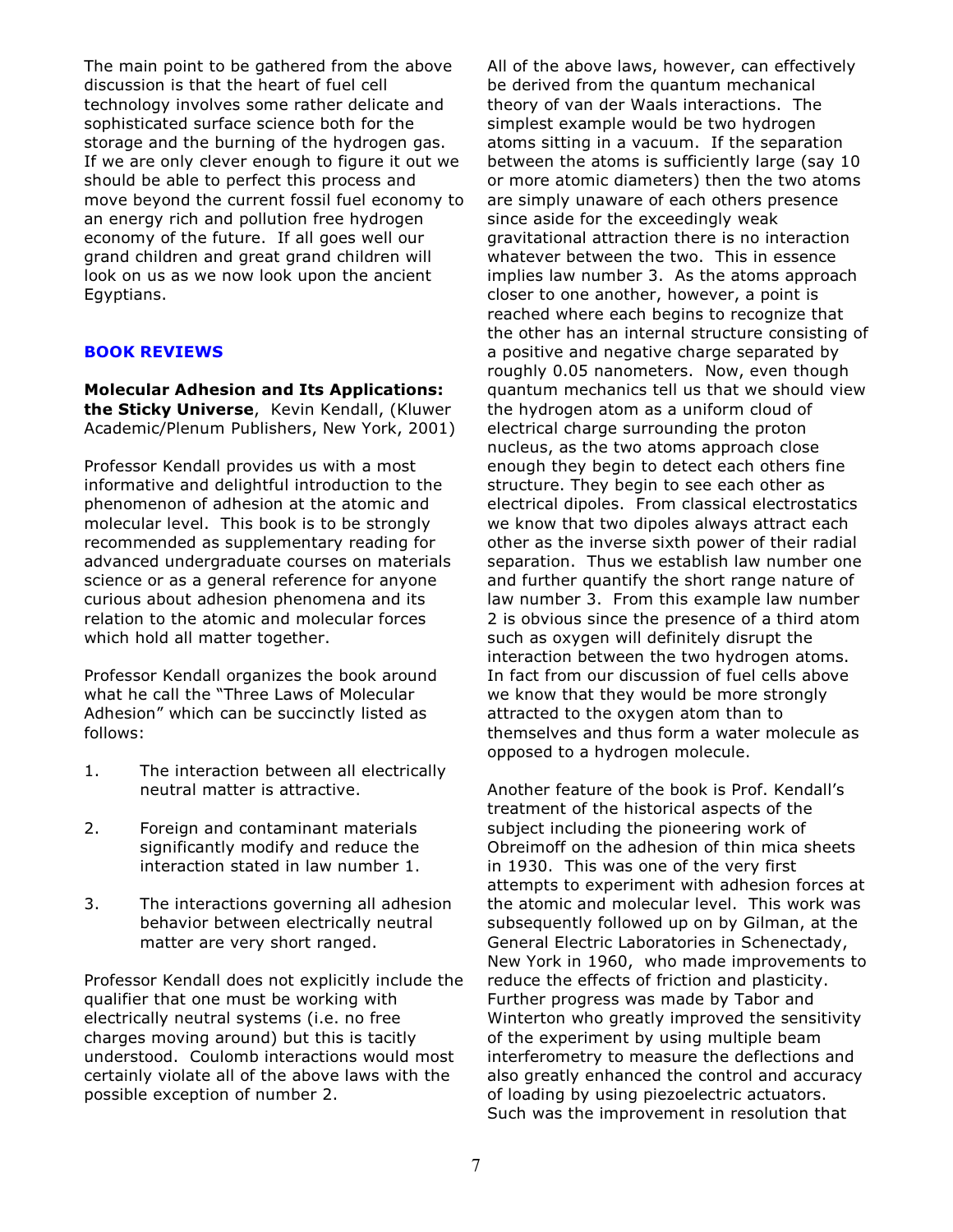now the presence of 0.7 nanometer layers of adsorbed moisture could be readily detected. Subsequently Israelachvili and Tabor managed to improve the level of sensitivity down from 5 to 1.5 nanometers.

These and other topics are covered quite ably in this volume. However, those looking for a lot of formulas will definitely be disappointed. The level of mathematical treatment is absolutely minimal which makes the volume more suitable as an introductory treatment designed to provide intuitive insight and a general appreciation for the topic of molecular adhesion.

On the down side the book is marred by a number of typos and misprints which will hopefully be purged in future editions.

#### **Polymer Surface Modification: Relevance**

**to Adhesion Volume 3**, Ed. K. L. Mittal (VSP, Utrecht, 2004)

With the upcoming FIFTH INTERNATIONAL SYMPOSIUM ON POLYMER SURFACE MODIFICATION: RELEVANCE TO ADHESION; To be held June 20-22, 2005 Toronto, CANADA looming on the horizon it is apropos at this time to review the volume documenting the  $4<sup>th</sup>$ symposium in the series which was held in Orlando, Florida in June 2003. In distinction to Prof. Kendall's volume reviewed above, this is a technical work definitely aimed at the graduate level student or the technical professional interested in pursuing or staying up to date on the latest work in the field of polymer surface modification. It should be noted that this not a proceedings volume as commonly understood but rather an archival volume intended to be a useful reference work into the indefinite future. Each paper has been peer reviewed by at least two well recognized workers in the field and the level of careful editing is at or above that found in the scientific literature at large.

The volume contains a total of 25 papers divided into three parts as follows:

Part 1: Plasma surface Modification **Techniques** 

- < Part 2: Other/Miscellaneous Surface Modification Techniques
- < Part 3: General Papers

The subject matter of the symposium papers deals with the following topics of current interest:

- **EXECUTE:** Low pressure plasma treatment
- < Atmospheric pressure plasma treatment
- < Electrostatic modification of polymers
- < Photon based modification methods
- **EXECUTE:** Low energy ion treatment
- < Photo-grafting and photo-curing
- < Metallization of treated surfaces
- $\blacktriangleright$  Wet chemical functionalization
- < Polymer release surfaces
- < Modification for improved paint adhesion
- < Modification of gas barrier properties
- < Application to polymer nanolithography

The above list is not exhaustive but does give a reasonable snapshot of the over all content of the book. A quick glance reveals that many of the topics deal with leading edge technologies which makes this volume eminently suitable for the researcher who is looking for advanced applications of existing surface modification methods and also for the researcher who wants to explore entirely new methods.

As an example of one of the more leading edge technologies discussed is the paper by Lyuksyutov et al entitled "A Novel Approach Based on Scanning Probe Microscopy for Nanolithography in Polymer Films". In this paper the authors demonstrate how one can develop patterns 50 to 100 nanometers wide by 0.2 to 100 nanometers high through the combined use of eximer laser radiation and atomic force microscopy. Here is yet another example of genuine nano-technology in action as applied to problems of sub micrometer fabrication.

Those interested in obtaining a copy of this volume can do so by visiting the publishers web site at [\(www.vsppub.com\)](http://(www.vsppub.com)) or, better yet, one can join us in Toronto this June for the fifth symposium in the series where copies of this volume will be available at the registration desk and the very latest topics in the field will be actively discussed during the meeting.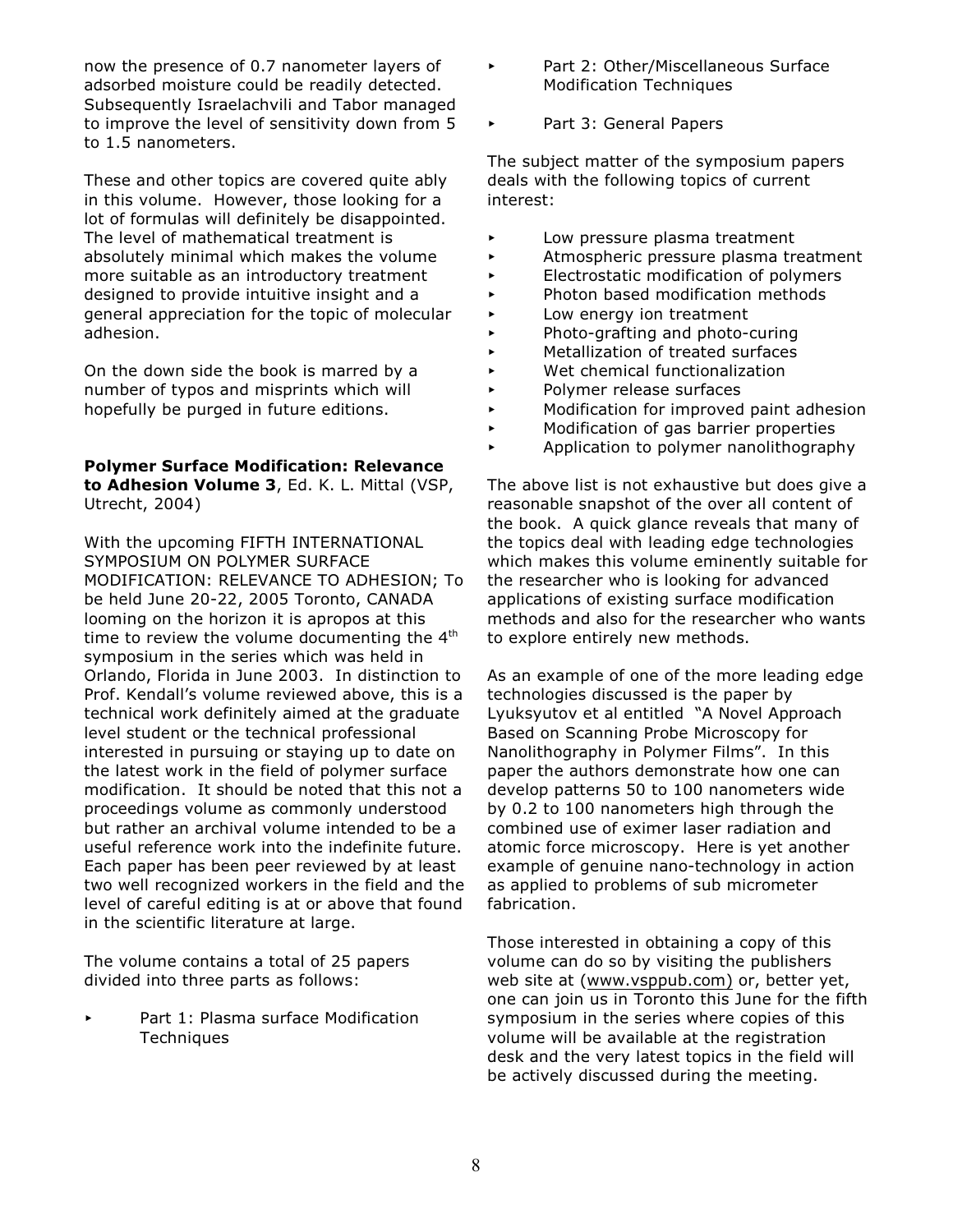#### **CURRENT AND FUTURE SYMPOSIA:**

#### **PRELIMINARY PROGRAM FIFTH INTERNATIONAL SYMPOSIUM ON POLYMER SURFACE MODIFICATION: RELEVANCE TO ADHESION**; **To be held June 20-22, 2005; NOVOTEL, Toronto Centre, Toronto, CANADA**

This symposium continues the tradition set by the first in the series entitled: "Polymer Surface Modification: Relevance to Adhesion" which was held in Las Vegas, NV, 1993. As with its predecessors, this symposium will be concerned with the technological areas where surface modification is a key technology which allows for the processing and manufacture of products which would otherwise be unobtainable. Proper adhesion characteristics are vital to the success of any practical implementation of polymer materials. Though polymers are generally not very adhesionable, proper surface modification can result in greatly improved adhesion without altering bulk properties. This symposium is organized to bring together scientists, technologists and engineers interested in all aspects of polymer surface modification, to review and assess the current state of knowledge, to provide a forum for exchange and cross-fertilization of ideas and to define problem areas which need intensified efforts. The invited speakers have been selected so as to represent widely differing disciplines and interests, and they hail from academic, governmental and industrial research laboratories. This meeting is planned to be a truly international event both in geographic coverage as well as in spirit. The following **partial** list of papers gives an indication of the scope of the program which ranges from novel surface treatment methods to applications to biopolymer materials to radiation treatments including laser, ultraviolet and energetic particles. Please note that the address given may apply only to the highlighted speaker.

#### **NOVEL SURFACE TREATMENT METHODS**

**Carl Lawrence Aronson**, Douglas Beloskur, Bryce Burland, Jared Perez, Ali Zand, John M. Kokosa and Lars Guenter Beholz; Kettering University, Flint, MI 48504; **New Pathways for Modifying the Surface of High Density Polyethylene: Chemically Benign Adhesion Promotion and Subsequent Functionalization**

**Hans-Jürgen Buschmann** and Eckhard Schollmeyer; Deutsches Textilforschungszentrum Nord-West e.V., Adlerstrasse 1, D-47798 Krefeld, GERMANY; **Dendrons for the Surface Modification of Polymeric Materials**

**M. Ghoranneviss**, B. Moazzenchi, S. Shahidi, R. Rashidi, H. Hosseini and Amir H. Sari; Plasma Physics Research Center, Science and Research Campus, Islamic Azad University, Tehran, IRAN: **Decolorization of Denim Fabrics with Cold Plasma in The Presence of a Magnet Field at Various Times**

**E. Schollmeyer**, J. Zorjanovi,, R. Zimehl, O. Petracic, W. Kleemann, T. Textor, Th. Bahners and D. Knittel; 1) Deutsches Textilforschungszentrum Nord-West e. V., 47798 Krefeld, GERMANY; **Synthesis of Superparamagnetic Filaments**

**Liang Hong**; Department of Chemical & Biomolecular Engineering, National University of Singapore, 4 Engineering Dr 4, Singapore 117576, SINGAPORE; **Creating Regularly Arrayed Pores on Polystyrene Thin Film as a Micro-Reactor**

**E. Schollmeyer**, D. Knittel, T. Textor, T. Bahners, R. Zimehl and J. Zorjanovi; Deutsches Textilforschungszentrum Nord-West e. V. Adlerstr. 1, 47798 Krefeld, GERMANY; **Nanotechnology to Functionalization of Textile Materials**

**Thomas Schuman**, Maninder Singh, and James Stoffer; University of Missouri-Rolla, Department of Chemistry and Materials Research Center, Rolla, MO 65409; **An In-mould Application of Adhesion Promoter to Polyolefin Substrates**

#### **BIOPOLYMER APPLICATIONS**

**Rashidul Alam**, M Ibrahim H Mondal & Mubarak A. Khan; Radiation and polymer Chemistry Laboratory, Institute of Nuclear Science and Technology, Bangladesh Atomic Energy Commission. P.O. Box 3787, Dhaka, BANGLADESH; **Roll of 3-(trimethoxysilyl) Methacrylate on the Improvement of Chitosan Film by Photocuring**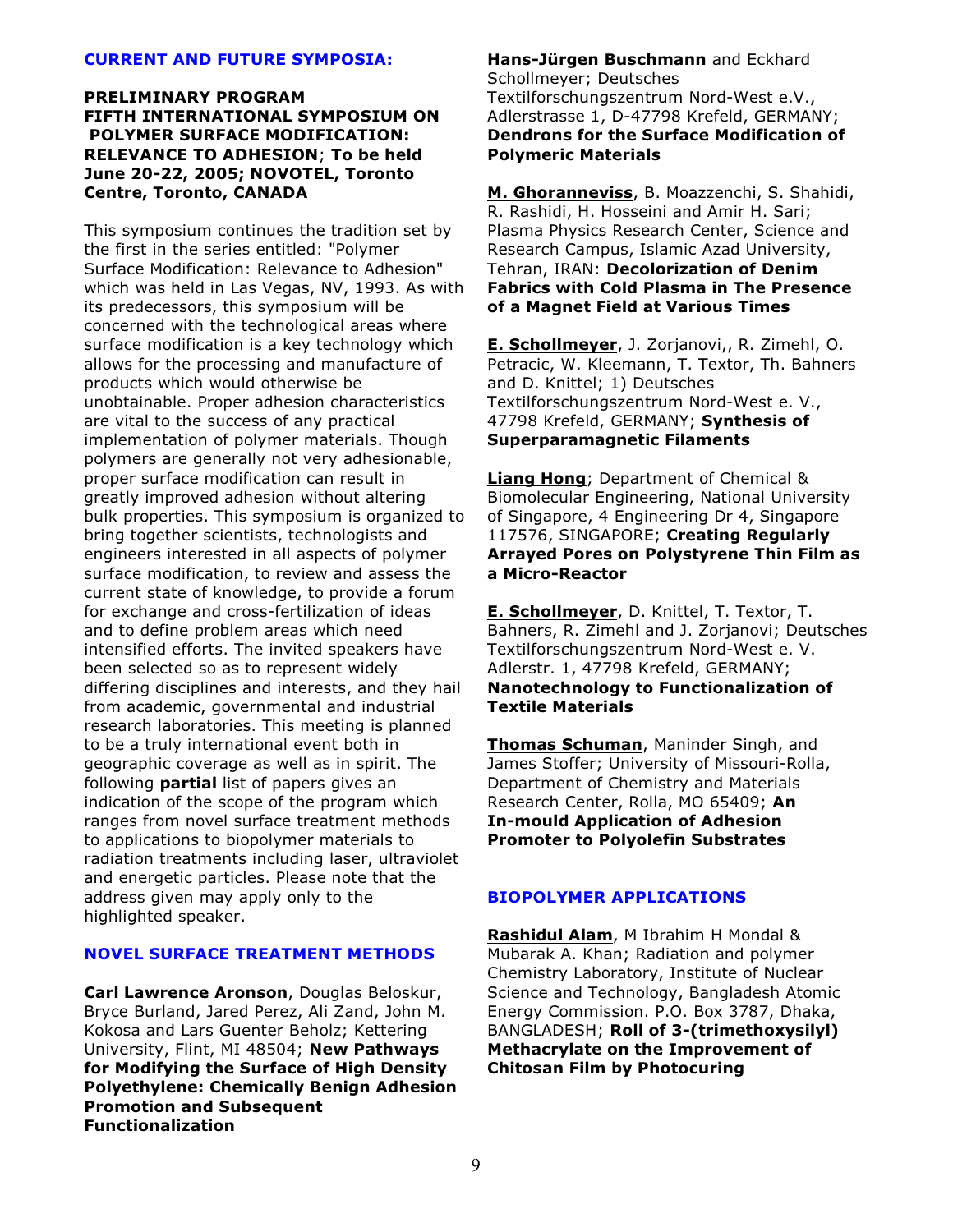Dierk Knittel, **Hans-Jürgen Buschmann** and Eckhard Schollmeyer; Deutsches Textilforschungszentrum Nord-West e.V. (DTNW), D-47798 Krefeld, FRG; **Functionalization of Fiber Surfaces by Thin Layers of Chitosan and Related Carbohydrate Biopolymers and Antimicrobial Activity of Surfaces**

**Ezequiel Delgado**; Graham G. Allan; Angel Andrade, Héctor Contreras, Higinio Regla and Guillermo Toriz; Department of Wood, Cellulose and Paper, University of Guadalajara, P.O. Box 52-93 45020 Zapopan, Jalisco, MÉXICO; **On the Chemical Modification of Cellulose Fibres Using Triazine Chemistry: from Fiber-reactive Dyes to Molecular Encapsulation**

**M. Ghoranneviss**, D. Dorranian, S. Shahidi , B. Moazzenchi, A. Rashidi, H. Hosseini and Amir H. Sari; Plasma Physics Research Center, Science and Research Campus, Islamic Azad University, Tehran, IRAN; **Investigation of Antibacterial Activing on Cotton Fabrics with Cold Plasma in the Presents of Magnet**

**P. Jovancic**, R.Molina, E.Bertran, D.Jocic, M.R.Julia, P.Erra; Textile Engineering Department, Faculty of Technology and Metallurgy, University of Belgrade, YUGOSLAVIA; **Wool Surface Modification and Its Influence on Related Functional Properties**

**Gerhard Seyfriedsberger**, Wolfgang Kern; Polymer Competence Center Leoben GmbH, A-8700 Leoben, AUSTRIA; **Surface Modification of Polymers Towards Antimicrobial Properties**

## **MODIFICATION OF FILMS AND COATINGS**

**Goknur Bayram**, Guralp Ozkoc and Pinar Kurkcu; Department of Chemical Engineering, Middle East Technical University, 06531 Ankara, TURKEY; **Improvement of Adhesion Between Poly(tetrafluoroethylene) and Poly(ethylene terephthalate) Films**

**N. Inagaki**, Laboratory of Polymer Chemistry, Shizuoka University, 3-5-1 Johoku, Hamamatsu, 432-8561 JAPAN; **Surface Modification of Liquid Crystal Polyester, Vecstar, Films for Copper Metallization**

Daliana G. Abreu, Wagner Dasilva, Alan Entenberg, Thomas Debies and **Gerald A.**

**Takacs<sup>1</sup>**; Department of Chemistry, Center for Materials Science and Engineering, Rochester Institute of Technology, Rochester, NY, 14623; **Surface Modification of Fluoropolymers: Relevance to Adhesion with Copper**

**Tadanori Koga**, J. L. Jerome, M. H. Rafailovich and J. C. Sokolov; Department of Materials Science & Engineering, State University of New York at Stony Brook, Stony Brook, NY 11794-2275; **Metalizable Polymer Thin Films in Supercritical Carbon Dioxide**

**Takeshi Tanaka**; Department of Electronics and Photonic Systems Engineering, Hiroshima Institute of Technology, Hiroshima 731-5193, JAPAN; **Surface Modification of Polymer Thin Films by PBII**

**Benoit Viallet**; INSA, 135 avenue de Rangueil, 31077 TOULOUSE cedex 4, FRANCE; **Adhesion Improvement of Epoxy-Siloxane Resist on a BCB Layer: Application to Nanoimprint Lithography**

# **PLASMA TREATMENT**

**Saswati Datta**; P&G Beauty R&D, Room 1N106, Miami Valley Innovation Center, 11810 East Miami River Road , Cincinnati OH 45252; **Recent Advances and Applications of Plasma Surface Modification of Polymers**

**Jeremy Grace**, H. Kent Zhuang and Louis Gerenser, Eastman Kodak Company, Rochester, New York; **Importance of Process Conditions in Polymer Surface Modification: a Critical Assessment**

**Satoru Iwamori** and Yoshinori Yamada; Department of Human and Mechanical Systems Engineering, Kanazawa University, 2-40-20, Kodatsuno Kanazawa 920-8667, JAPAN; **Poly(tetrafluoroethylene) Thin films Deposited by PVD**

**E. T. Kang**; Dept. of Chemical Engineering, National University of Singapore, Kent Ridge, SINGAPORE 119260; **Plasma Graft Polymerization on Dense and Porous SiLK for Electroless Plating of Copper and Retardation of Copper Diffusion**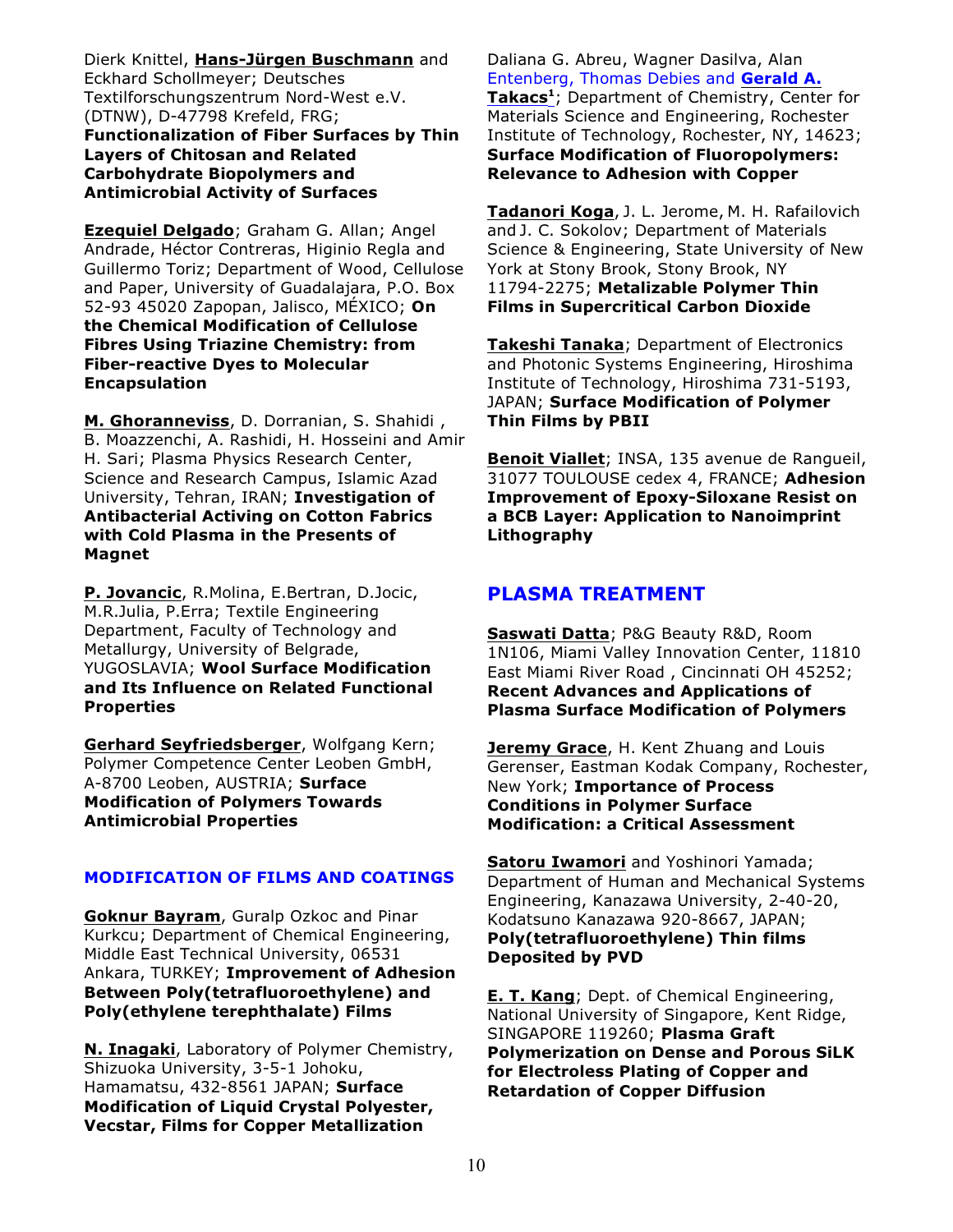**Daniel Kaute**; PlasmaTreat North America Inc., 2810-1 Argentia Road, Mississauga, ON, L5N 8L2 CANADA; **Advances in the Understanding of Openair Plasma Technology and Latest Applications**

**U. Lommatzsch**, M. Noeske, T. Fladung, J. Degenhardt, T. Wuebben, S. Strudthoff, G. Ellinghorst, O.-D. Hennemann, Fraunhofer Institute for Manufacturing and Advanced Materials, D-28359 Bremen, GERMANY; **Pretreatment and Surface Modifications of Polymers by Atmospheric Pressure Plasma Jet Treatment**

#### **SURFACE ANALYSIS METHODS**

**S. Markus**, R. Wilken, S. Dieckhoff, O.-D. Hennemann, Fraunhofer Institute for Manufacturing and Advanced Materials (IFAM), D-28359 Bremen, GERMANY; **Detection of Contaminations on Polymer Surfaces Using Laser Induced Breakdown Spectroscopy**

**Carosena Meola**; Laboratorio di Gasdinamica-DETEC, Università di Napoli "Federico II", Via Claudio, 21 80125 Napoli ITALY; **Characterization of Polymer Induced Modifications**

**Carosena Meola**; Laboratorio di Gasdinamica-DETEC, Università di Napoli "Federico II", Via Claudio, 21 80125 Napoli ITALY; **Infrared Thermography in Nondestructive Evaluation of Bonded Structures**

**Eckhard Schollmeyer**; Deutsches Textilforschungszentrum Nord-West e.V. (DTNW), D-47798 Krefeld, FRG; **Electrokinetic Investigations on Polymer Fibres**

**Marian Zenkiewicz**; Institute for Plastic Processing "Metalchem", ul. M. Sklodowskiej-Curie 55, 87-100 Torun, POLAND; **Experimental Comparison of the Owens - Wendt and Contact Angle Hysteresis Approaches for Determination of the Surface Free Energy of Corona Treated Polymeric Films**

## **SURFACE CHEMICAL TREATMENT**

**Takaomi Kobayashi**; Department of Chemistry, Nagaoka University of Technology, 1603-1 Kamitomioka, Nagaoka, Niigata, JAPAN 940-2188; **Polymer Surface Treated with Ozone by Using In-situ Instrumental Analyses**

**Renate Mix** and Joerg F. Friedrich; Bundesanstalt fur Materialforschung und Prufung (BAM), Unter den Eichen 87, D-12205 Berlin, GERMANY; **Wet-chemical Grafting of Spacers and Fluorophores onto Plasma-produced Monotype Functional Groups**

**Thomas Schuman** and Shelby Thames; University of Missouri-Rolla,Department of Chemistry and Materials Research Center, Rolla, MO 65409; **Role of Solvent in Producing Adhesion to Molded Polymer Surfaces**

**Sam Siau**, Alfons Vervaet, Andre Van Calster and Daniël Baert; Department of ELIS, University Ghent, Sint-Pietersnieuwstraat 41, 9000 Gent, BELGIUM; **The Development of Epoxy Polymer Surface Roughness Due to Wet Chemical Treatments and its Relevance to Adhesion of Electrochemically Deposited Copper**

**Susanne Temmel**, Wolfgang Kern, Thomas Luxbacher; Polymer Competence Center Leoben GmbH, A-8700 Leoben, AUSTRIA; **Surface Modification of Polyethylene by Photosulfonation**

**Zhi-Kang Xu**, Zhen-Gang Wang, Xiao-Jun Huang; Institute of Polymer Science, Zhejiang University, Hangzhou 310027, P. R. CHINA; **Surface Modification of Polyacrylonitrile-Based Membranes by Chemical Reactions**

#### **LASER/ULTRAVIOLET/PARTICLE RADIATION TREATMENT**

**Thomas Bahners**, Klaus Opwis, Eckhard Schollmeyer, Shang-Lin Gao and Edith Mäder; Deutsches Textilforschungszentrum Nord-West e. V., Adlerstr. 1, 47798 Krefeld, GERMANY; **Excimer UV Lamp Irradiation Induced Crosslinking on PET Surfaces**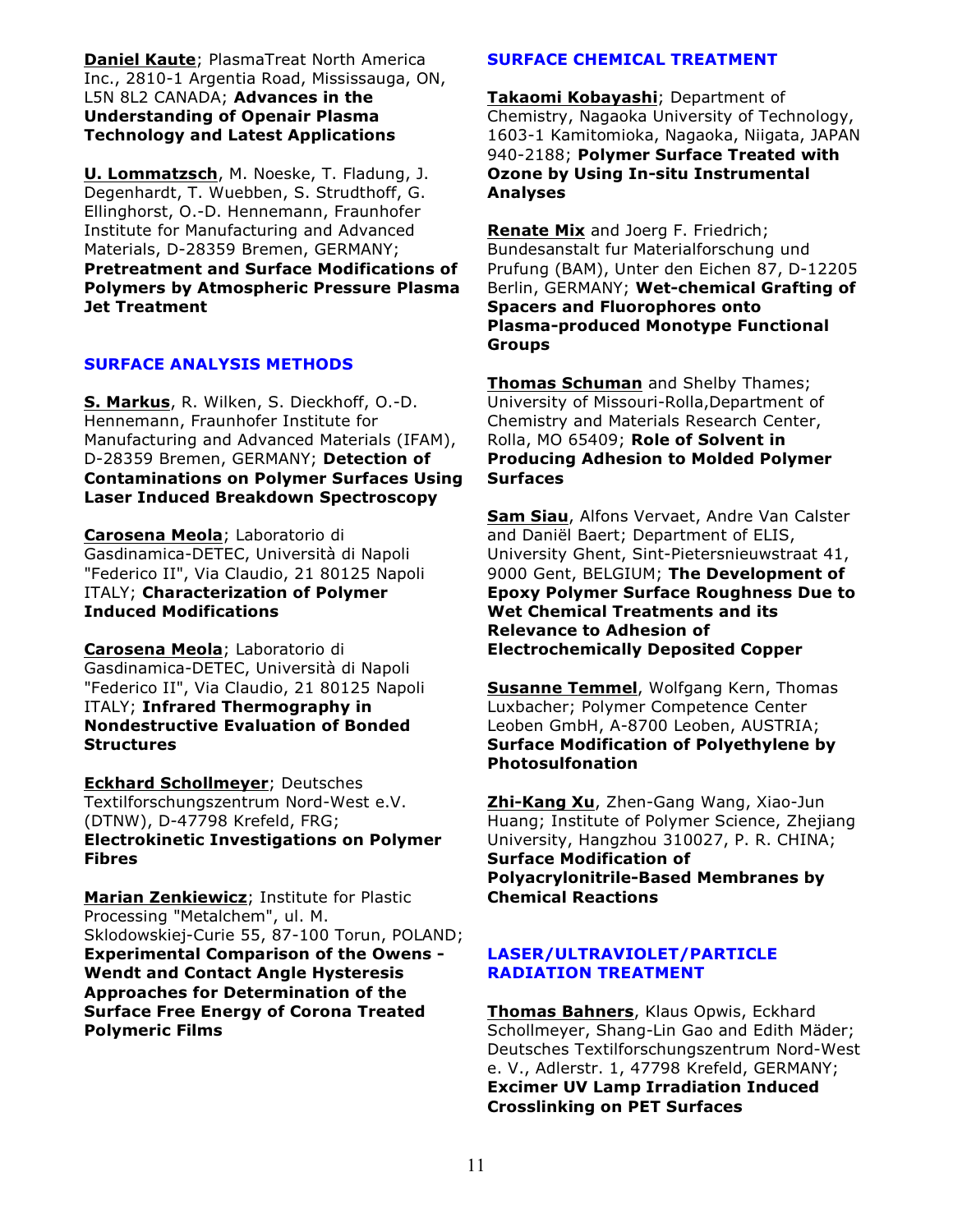**Casey Finstad**, John Madocks, Patrick Marcus, and Patrick Morse; Applied Process Technologies, Inc., 546 E 25th Street, Tucson, AZ 85713; **Surface Treatment for Improved Adhesion of Thin Films on Plastic Substrates Through Ion Bombardment by an Anode Layer Ion Source**

**P. Haque**, A.I. Mustafa, and Mubarak A. Khan; Applied Chemistry and Chemical Technology Department, University of Dhaka, Dhaka 1000, BANGLADESH; **Photografting of Chitosan Film with Ethylene Glycol and Ethylene Glycol Dimethacrylate Using Ultraviolet Radiation**

**Mubarak A. Khan**, Rashidul Alam and S.K Bhattacharia; Radiation and Polymer Chemistry Laboratory,Institute of Nuclear Science and Technology, Bangladesh Atomic Energy Commission. P.O. Box 3787, Dhaka, BANGLADESH; **Modification of Bio-blend of Chitosan and Water Soluble Polymers by Photocuring with Acrylic and Silane Monomer**

S. K.Bhattcacharia and **Mubarak A. Khan**; Radiation and Polymer Chemistry laboratory, Nuclear Radiation Chemistry division, Institute of Nuclear Science and technology, Bangladesh Atomic Energy Commission, P.O Box 3787, Dhaka 1000, BANGLADESH; **Roll of Silane, Silicate and Sand on the Modification of the Wood Surface Properties by Photocuring**

**Dr. Y. Koval**; Physikalisches Institut III, der Universitaet Erlangen-Nurnberg, Erwin-Rommel Str. 1, 91058 Erlangen, GERMANY; **Polymethylmethacrylate Modification by Low Energy Ion Bombardment**

J. Zeng and **A. N. Netravali**; Dept. of Textiles and Apparel, Cornell University, Martha Van Rensselaer Hall, Room 289, Ithaca, NY 14853-4401; **Excimer Laser Treatment of Vectran Fibers and its Effect on Adhesion to Epoxy Resins**

**A. Priola** and R. Bongiovanni; Department of Materials Science and Chemical Engineering, Politecnico Di Torino, C.so Duca degli Abruzzi, 24 10129 Torino ITALY; **Design and Control of Surface Properties of UV-Curable Systems**

**E. Sancaktar**, J. Kim and D. Ahn; Department of Polymer Engineering, The University of Akron, Akron, OH44325-0301; **The Effects of Excimer Laser Ablation on Surface Morphology and Crystallinity of Uniaxially Stretched Poly(ethylene terephthalate) Films**

**V. Zaporojtchenko**, J. Zekonyte, U. Schuermann and F. Faupel; Faculty of Engineering, Chair for Multicomponent Materials, Chirstian-Albrechts University Kiel, Kaiserstrasse 2, 24143 Kiel, GERMANY; **Metallization of Polymer Surfaces after Ion Beam Treatment. Mechanism of Adhesion Improvement and Degradation**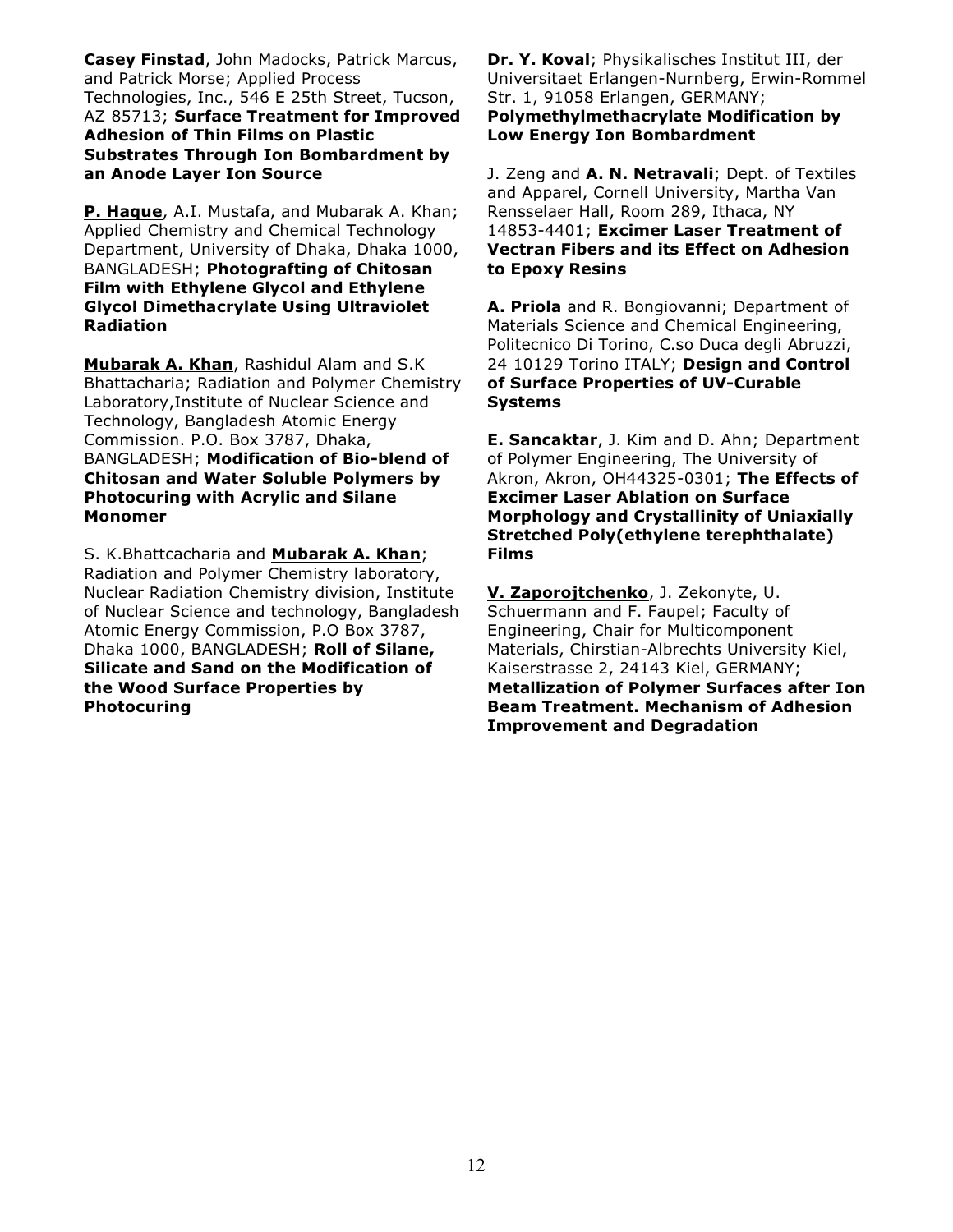#### **PRELIMINARY PROGRAM**

**FIFTH INTERNATIONAL SYMPOSIUM ON SILANES AND OTHER COUPLING AGENTS** To be held June 22-24, 2005 NOVOTEL, Toronto Centre, Toronto, CANADA

This symposium continues the tradition set by the first symposium in this series:"Silanes and Other Coupling Agents" which was hosted in 1991 by the Dow Corning Corporation in honor of Dr. Edwin P. Plueddemann. As with its predecessors, this symposium will be concerned with the technological areas where the use of surface primers such as silanes is critical to the success of many technologies. The use of silanes as coupling agents for polyimide coatings and in glass fiber composites are just two applications where the use of silanes has been an enabling factor in the success of particular manufactured products. Quite surprisingly, silanes have also found a role in biotechnology as specific coupling agents for bonding polynucleotides to the so-called "gene chips".

This symposium is organized to bring together scientists, technologists and engineers interested in all aspects of coupling agent technology, to review and assess the current state of knowledge, to provide a forum for exchange and cross-fertilization of ideas and to define problem areas which need intensified efforts. The invited speakers have been selected so as to represent widely differing disciplines and interests, and they hail from academic, governmental and industrial research laboratories. This meeting is planned to be a truly international event both in geographic coverage as well as in spirit. The following is a partial list of papers to be presented at this symposium. Please note aslo that the address given may apply only to the presenting author.

#### **ADHESION IMPROVEMENT AND BOND DURABILITY**

**Douglas H. Berry** and Apinan Namkanisorn; 1) The Boeing Company, Seattle, WA; **Fracture Toughness of a Silane Coupled, Polystyrene-Aluminum Interface**

**Senthilkumar Chandrasekaran** and Wim J. van Ooij; Dept. of Chemical and Materials Engineering, University of Cincinnati, Cincinnati OH 45221-0012; **Electrodeposition of Bis-silanes for Pretreatment of Aluminum Alloys**

**Toru Fujii**; Dept. of Mech. Eng. & Systems, Doshisha University, Kyotanabe, 610-0394 JAPAN; **Effect of Moisture on Epoxy Metal Interfaces**

**Janis Matisons**; Nanomaterials Group, Flinders University, GPO Box 2100, Adelaide 5001, SOUTH AUSTRALIA; **Silanes on Glass Fibre Surfaces**

Guirong Pan and **Dale W. Schaefer**; Department of Chemical and Materials Engineering, University of Cincinnati, Cincinnati, OH 45221-0012; **Are Silane Films Water Barriers?**

Wim J.van Ooij, **Karthik Suryanarayanan** and Tammy Metroke; Chemical and Materials Engineering Department, University of Cincinnati, Cincinnati, OH 45221-0012; **Integral Epoxy Resin-silane Primer System for Hot-dip Galvanized Steel**

**Wim J. van Ooij**; Dept. of Materials Science and Engineering, University of Cincinnati, Cincinnati, OH 45221-0012; **Potential of Silane Coupling Agents to Replace Chromate Metal Pretreatments**

#### **COMPOSITE APPLICATIONS**

**Karim Benzarti**; Laboratoire Central des Ponts et Chaussées, 58 Boulevard Lefebvre, 75732 Paris Cedex 15, FRANCE; **Influence of Glass Fiber Sizing on the Mechanical Behavior of Composite Materials: Investigation in the Low and High Strain Domains**

**J. Bouchet**, G. Rochat, B. Singh, Y. Leterrier, J.-A. E. Månson and P. Fayet; Laboratoire de Technologie des Composites et Polymères (LTC), Ecole Polytechnique Fédérale de Lausanne (EPFL), CH-1015, Lausanne, SWITZERLAND; **Influence of the Amino-organosi <sup>x</sup> lane/SiO Interphase on the Barrier and Mechanical Performance of Nanocomposites**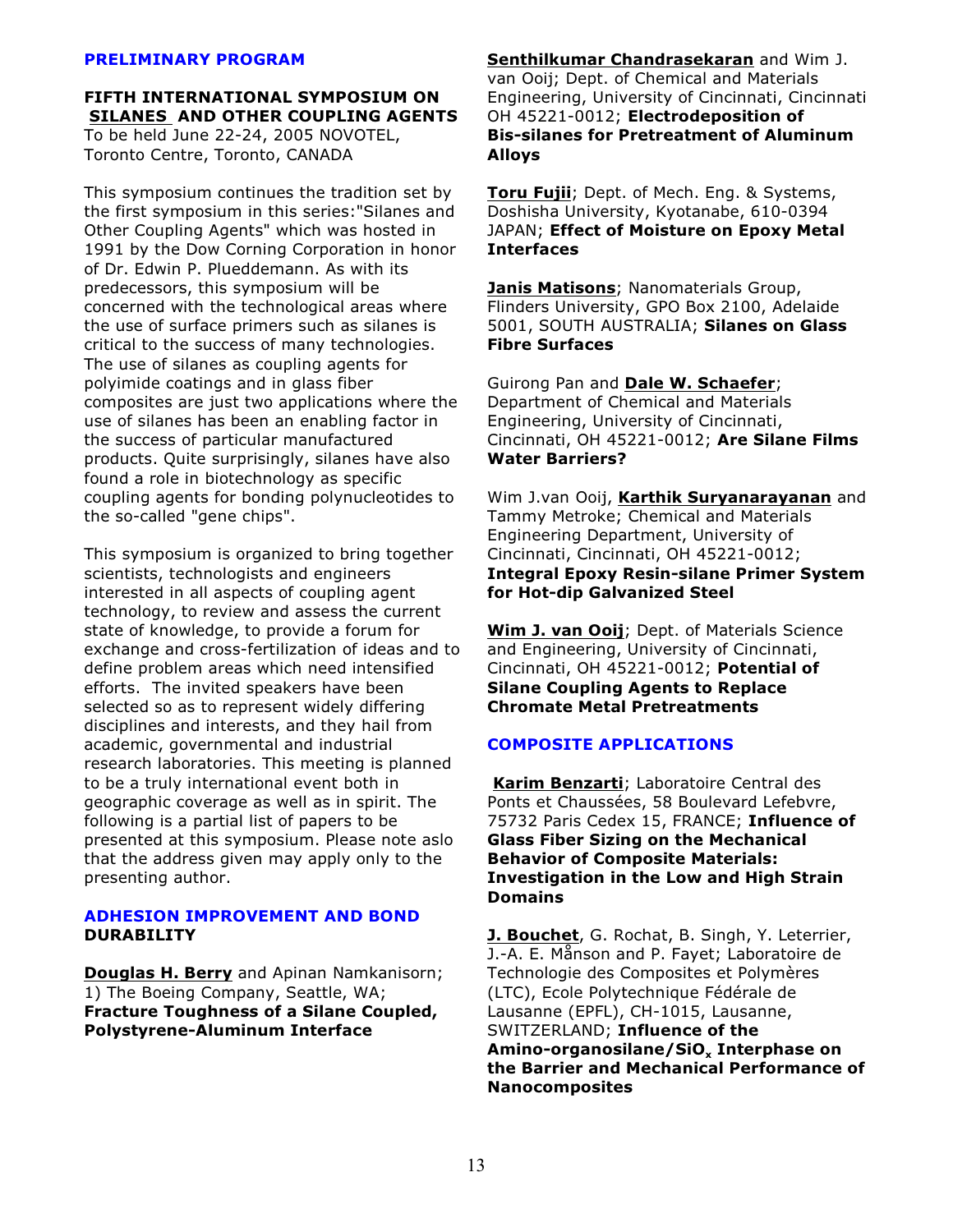**Bhanu P. S. Chauhan**; Department of Chemistry, City University of New York at the College of Staten Island, 2800 Victory Blvd., Staten Island, NY 10314; **Metal Nanoclusters Catalyzed Transformations of Silanes and Polysiloxanes**

Dierk Knittel, Torsten Textor, **Hans-Jürgen Buschmann** and Eckhard Schollmeyer; Deutsches Textilforschungszentrum Nord-West e.V. (DTNW), D-47798 Krefeld, GERMANY; **Surface Functionalisation of Textile Fibers with Reactive Silicon Compounds**

**Wilma K. Dierkes**; University of Twente, Chemical Technology, Rubbertechnology, P.O. Box 217, 7500 AE Enschede, THE NETHERLANDS; **Modeling and Practice of Ethanol-Devolatilization of Silica-Silane Rubber Compounds in an Internal Mixer**

**Eero Iiskola** and Satu Ek, Laboratory of Inorganic and Analytical Chemistry, Helsinki University of Technology, P.O.B. 6100, FIN-02015, Espoo, FINLAND; **Molecular Control of Interface Chemistry by Atomic Layer Deposition (ALD), Building Aminoalkoxysilane Monolayers on Porous Silica**

Sung-Hwan Choi and **Bi-min Zhang Newby**; Department of Chemical Engineering, The University of Akron, Akron, OH 44325-3906; **Dewetting Suppression of Polystyrene Thin Films on Surfaces Modified with Aminofunctional Organosilanes**

C. Bellmann<sup>1</sup>, R. Plonka<sup>1</sup>, A. Caspari<sup>1</sup>, T. Luxbacher<sup>2</sup>; Anton Paar GmbH, Anton-Paar-Straße 20, A-8054 Graz, AUSTRIA; **Characterization of the Interaction between Silanes and Solid Surfaces by the Streaming Potential Method**

## **BIOTECHNOLOGY APPLICATIONS**

**Alain Carré** and Valérie Lacarrière; Corning SAS, Fontainebleau Research Center, 7bis, avenue de Valvins, 77210 Avon, FRANCE; **Glass Substrates Modified with Organosilanes for Biological Applications**

**A. del Campo**, P. Stegmaier, E. Arzt; Max-Planck Institut für Metallforschung, Heisenbergstraße 3; 70569 Stuttgart, GERMANY; **Tailored Organosilanes for Functional Immobilisation of Biomolecules** **Mark H. Lee**; Dept. of Bioengineering, Dept. of Materials Science & Engineering, University of Pennsylvania, Philadelphia, PA; **Self-Assembled Monolayers of Omega-Functional Alkylsilanes: A Platform for Understanding Cellular Adhesion at the Molecular Level**

**J. P. Matinlinna**, M. Özcan, L. V. J. Lassila and P. K. Vallittu; University of Turku, Institute of Dentistry, Dept. of Prosthetic Dentistry and Biomaterials Research, Lemminkaisenkatu 2, FI-20520 TURKU, FINLAND; **Silane Chemistry and its Applications in Dentistry**

**J. P. Matinlinna**, L. V. J. Lassila, M. Özcan and P. K. Vallittu; University of Turku, Institute of Dentistry, Dept. of Prosthetic Dentistry and Biomaterials Research, Lemminkaisenkatu 2, FI-20520 TURKU, FINLAND; **Some Rare Silane Coupling Agents and Their Novel Dental Applications**

**R. De Palma**,, W. Laureyn, S. Peeters, K. Jans, K. Bonroy, W. Maes, S. Cappelle, G. Borghs, C. Van Hoof, and G. Maes; Interuniversity Microelectronics Center (IMEC), BELGIUM; **Silane Monolayers for Functional Nano-bio Interfaces**

**Henrik H. J. Persson**<sup>1</sup>, Stephen Kaplan, Mikki Larner, Russell Kam, Ronald W. Davis and Nader Pourmand; Stanford Genome Technology Center, 855 California Ave., Palo Alto; **Plasma Enhanced Deposition of Silane Coupling Agents for Biological Applications**

**Mandla A. Tshabalala** and Li-Piin Sung; USDA Forest Service, Forest Products Laboratory, One Gifford Pinchot Drive, Madison,WI 53726-2398; **Sol-gel Deposition of Inorganic Alkoxides on Wood Surfaces** 

# **NOVEL APPLICATIONS**

**Tanweer Ahsan;** Henkel Corporation, Olean, NY 14760 USA; **Silanes and Surface and Adhesion Properties of Mold Compounds in Semiconductor Packaging**

**Akshay Ashirgade**, Trilok Mugada and Wim J. van Ooij; Dept. of Chemical and Materials Engineering, University of Cincinnati, Cincinnati OH 45221-0012; **An Ultra-Flexible, Chromate-Free, Low-VOC, Silane-based Finishing and Coating System for Corrosion Protection of Aluminum Alloys**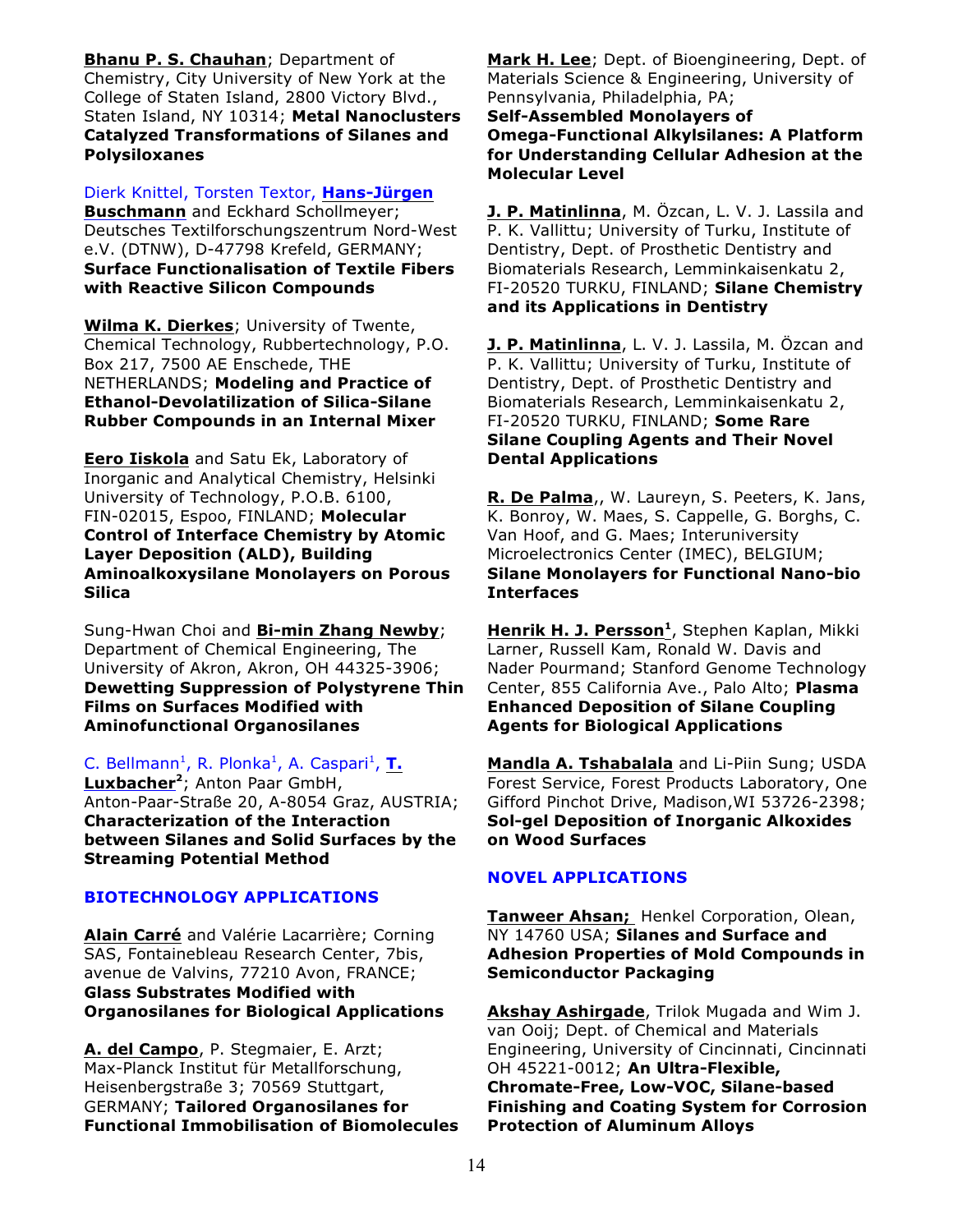**H.-J. Buschmann**, A. Wego, E. Schollmeyer, M. Felicetti, A. M. Richter and S. Jähnert; Deutsches Textilforschungszentrum Nord-West e.V. (DTNW), D-47798 Krefeld, GERMANY; **Incorporation of the Macrocyclic Ligand Cucurbit[6]uril into a Siloxane Matrix**

**C. Canal**, R. Molina, E. Bertrán, P. Erra; Surfactant Technology Department, IIQAB-CSIC, c/Jordi Girona 18-26, 08034 Barcelona, SPAIN; **Effect of the Post-application of Polysiloxanes on Plasma Treated Wool Fabrics**

**A. del Campo**, D. Boos, U. Jonas and H. W. Spiess; Max-Planck Institut für Polymerforschung, Mainz, GERMANY; **Photosensitive Silanes for Chemical Lithography**

**Rudolf Hager**; Wacker-Chemie GmbH, Burghausen, GERMANY; **The New High Speed Technology: Alpha-Silanes**

Renaud Briard, **Caroline Heitz** and Etienne Barthel; Surface du Verre et Interfaces, Unité Mixte de Recherche CNRS/Saint-Gobain, UMR 125, 39 Quai Lucien Lefranc, F-93303 Aubervilliers cedex, FRANCE; **Glass Strengthening by Organosilanes Water-based Coating**

**E. T. Kang**; Department of Chemical Engineering, National University of Singapore, 10 Kent Ridge Crescent, Singapore 119260, SINGAPORE; **Functional Polymer-Si and Polymer-SiO2 Hybrids via Surface-Initiated Living Radical Polymerization**

**RamaKrishna Nookala** and Wim J van Ooij; Department of Chemical and Materials Engineering, University of Cincinnati, Cincinnati, OH 45221-0012; **Performance of Silanes in Protecting Metals from Corrosion: Effect of Substrate Cleaning**

**Eric R. Pohl** and Antonio Chaves; GE OSi Specialties, 777 Old Saw Mill River Rd., Tarrytown, NY 10591-6728; **Glycoxysilanes and Their Use to Reduce Volatile Organic Compound Emissions**

**Anuj Seth**, Lin Yang, and Wim J. van Ooij; Department of Chemical and Materials Engineering, University of Cincinnati, Cincinnati OH 45221-0012; **A Novel, Low-VOC, Chromate-free, One-Step, Silane-Based Primer System for Corrosion Protection**

Torsten Textor, Klaus Opwis, Thomas Bahners and **Eckhard Schollmeyer**; Deutsches Textilforschungszentrum Nord-West e.V. (DTNW), D-47798 Krefeld, GERMANY; **Surface Photografting of Unsaturated Alkoxysilanes onto Polyolefins with Excimer-UV-lamps**

**Steve Shaw**; Room 19, Building 231, Defence Science and Technology Laboratory, Porton Down, Salisbury Wiltshire SP4 0JQ, UK; **Optimised Silane Treatments for Aluminium Alloys**

**Chetan Shivane**, Naveen BV Simhadri, Wim J. van Ooij; Dept. of Materials Science and Engineering, University of Cincinnati, Cincinnati, OH 45221-0012; **Improved Water-based Silane Pretreatment for HDG Substrates**

**B. Viallet**, J. P. Peyrade, L. Ressier, C. Martin, J. Grisolia; LNMO, Département de Génie Physique, INSA - CNRS, 135 Avenue de Rangueil, 31077 Toulouse Cedex 4, FRANCE; **Local Chemical Vapor Deposition of Silane for Combining Top down And Bottom up Approaches**

**Lin Yang**, Anuj Seth, Naveen Simhadri and Wim J. van Ooij; Department of Chemical and Materials Engineering, University of Cincinnati, Cincinnati, OH-45221; **Novel Corrosion Inhibitors for Improved Silane Systems**

## **INTERFACE STUDIES**

**Ali Dhinojwala**; Department of Polymer Science, The University of Akron, Akron, OH 44325; **Infrared-Visible Sum Frequency Generation Spectroscopy to Probe Hidden Polymer Interfaces**

**F. R. Jones**, J .L. Thomason and X. M. Liu; Department of Engineering Materials, University of Sheffield, Sheffield, S1 3JD, UK; **The Differential Adsorption of Silanes from Solution onto Model E-Glass Surfaces Using High Resolution XPS**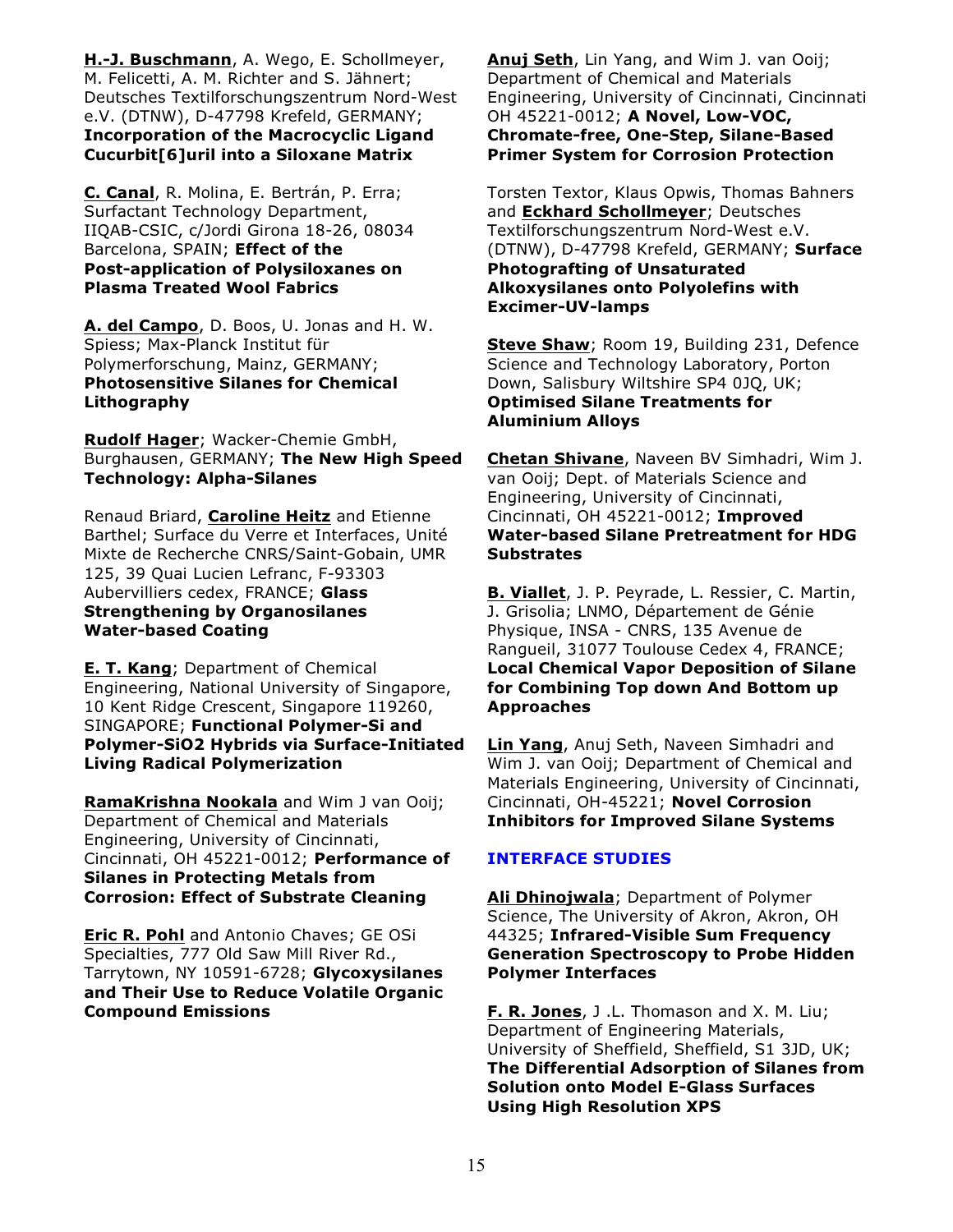**X. M. Liu**, J. L. Thomason and F. R. Jones; Department of Engineering Materials, University of Sheffield, Sheffield, S1 3JD, UK; **The Interaction of Amino and Glycidyl Silanes with E-glass Surfaces**

**Anthony A. Parker** and Jane Hollenberg; A. A. Parker Consulting & Product Development; Newtown, PA; **Comparative Studies of Hydrophobic Surface <sup>2</sup> Treatments for TiO : n-Octylphosphonic Acid vs. n-Octyltriethoxysilane**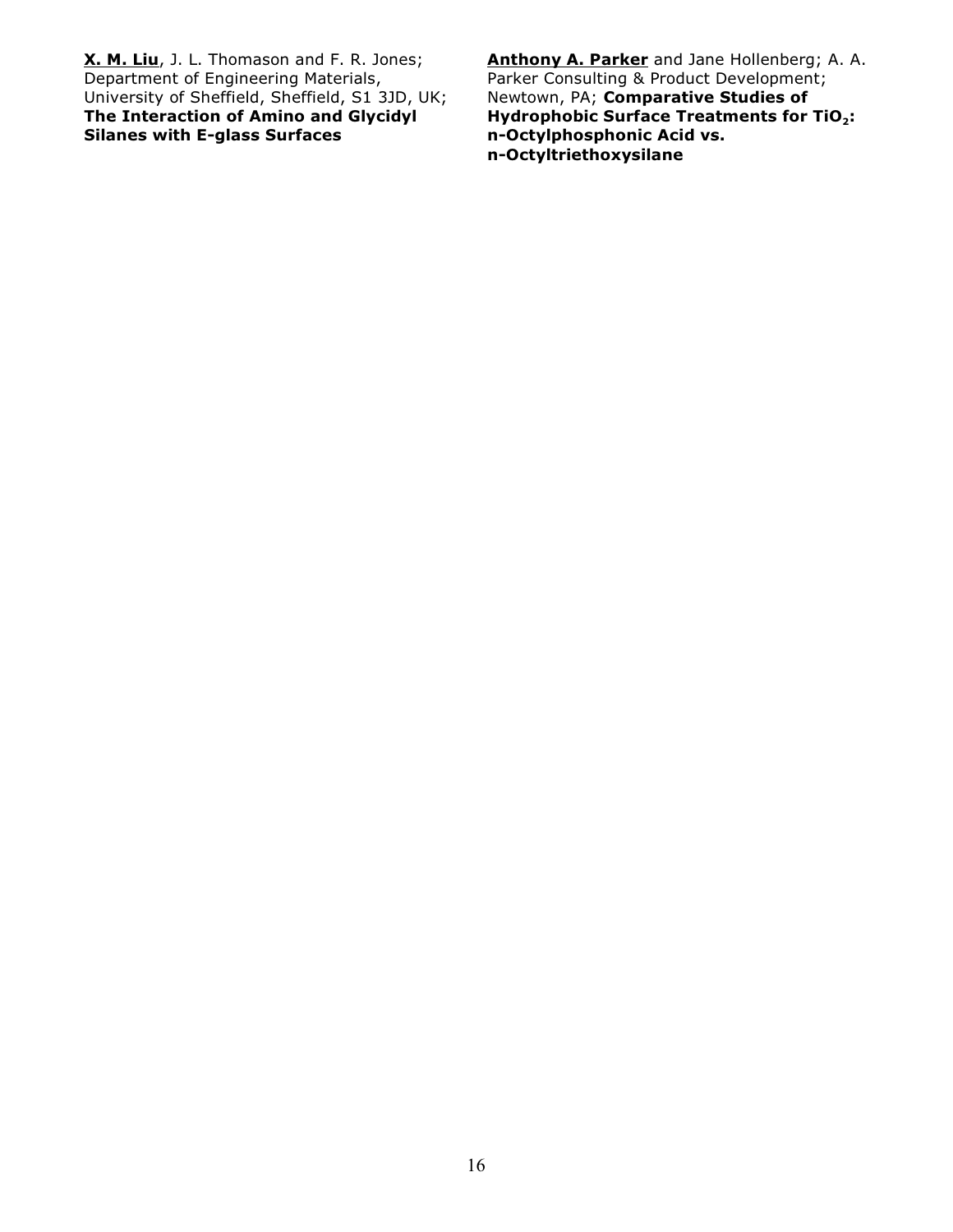# **REGISTRATION INFORMATION**

#### **DATES:**

**JUNE 20-22, 2005**: **FIFTH INTERNATIONAL SYMPOSIUM ON POLYMER SURFACE MODIFICATION**

#### **JUNE 22-24, 2005: FIFTH INTERNATIONAL SYMPOSIUM ON SILANES AND OTHER COUPLING AGENTS**

#### **LOCATION:**

NOVOTEL HOTEL Toronto Centre 45 The Esplanade Toronto, Ontario M5E IW2, CANADA

To make a reservation contact the hotel at any of the following

Tel. 1-416-367-8900 FAX: 1-416-360-8285 E-mail: deborah.clark-rust@accor.com Web site: www.novotel.com

#### **REGISTRATION**:

Speaker/student \$395 each; regular attendee \$595 each. A 20% discount applies if you are attending both symposia. An additional 10% discount applies if more than 1 person is participating from the same organization.

**HOTEL:** Please make room reservations directly with the NOVOTEL Hotel no later than May 8, 2005 in order to secure the special conference rate. After this date the hotel will accept reservations on a space available basis and they cannot guarantee that the special conference rate of \$169 CAD (single or double) per day will apply. Make your reservations early and be sure to mention that you are attending one of the MST symposia in order to receive the reduced conference hotel rate.

**TRAVEL INFORMATION:** Detailed information on transportation from the Lester B. Pearson International airport to downtown Toronto and the conference hotel is available at the following web site (www.torontoairportexpress.com)

#### **TO REGISTER FOR SYMPOSIUM**:

BY PHONE: 845-897-1654; 845-227-7026 BY FAX: 212-656-1016 E-mail: [rhl@mstconf.com](#page-16-0)

#### **REGISTER ONLINE:** [www.mstconf.com/mstreg.htm](#page-16-0)

BY MAIL: SEND COMPLETED FORM TO:

<span id="page-16-0"></span>Dr. Robert Lacombe, Chairman MST Conferences 3 Hammer Drive Hopewell Junction, NY 12533-6124, USA

#### **SHORT COURSE ON APPLIED ADHESION MEASUREMENT METHODS, JUNE 19 AND 25,**

**2005:** Associated with these symposia MST gives a short course on adhesion measurement methods. Since nearly all of the MST symposia have some relation to adhesion phenomena, the ability to quantify the adhesion of one material layer to another is clearly one of the unifying themes. This course is designed to mesh with the topical symposia by presenting an overview of the most useful adhesion measurement techniques which are being used to evaluate the **PRACTICAL ADHESION** of coatings. Emphasis will be given to methods which can be carried out in a manufacturing environment as well as in the lab and which give results that are directly relevant to the durability and performance of the coatings. The effects of material elastic properties and residual stress are considered as well as other external influences which affect coating adhesion.

**Audience:** Scientists and professional staff in R&D, manufacturing, processing, quality control/reliability involved with adhesion aspects of coatings or laminate structures.

**Level:** Intermediate

**Prerequisites:** General background In chemistry, physics or materials science.

**Duration:** 1 day

**Registration fee:** \$495: Includes course notes and handouts

#### **How You Will Benefit From This Course:**

**Understand advantages** and disadvantages of a range of adhesion measurement techniques. **Gain insight into mechanics** of adhesion testing and the role of intrinsic stress and material properties

**Learn optimal methods** for setting adhesion strength requirements for coating applications. **Learn how to select the best measurement technique** for a given application.

**Gain perspective** from detailed discussion of actual case studies of product manufacturing and development problems.

**CANCELLATIONS:** Registration fees are refundable, subject to a 15% service charge, if cancellation is made by May 8, 2005. **NO refunds** will be given after that date. All cancellations must be in writing. Substitutions from the same organization may be made at any time without penalty. MST Conferences reserves the right to cancel any of the symposia or the short course if it deems this necessary and will, in such event, make a full refund of the registration fee. No liability is assumed by MST Conferences for changes in program content.